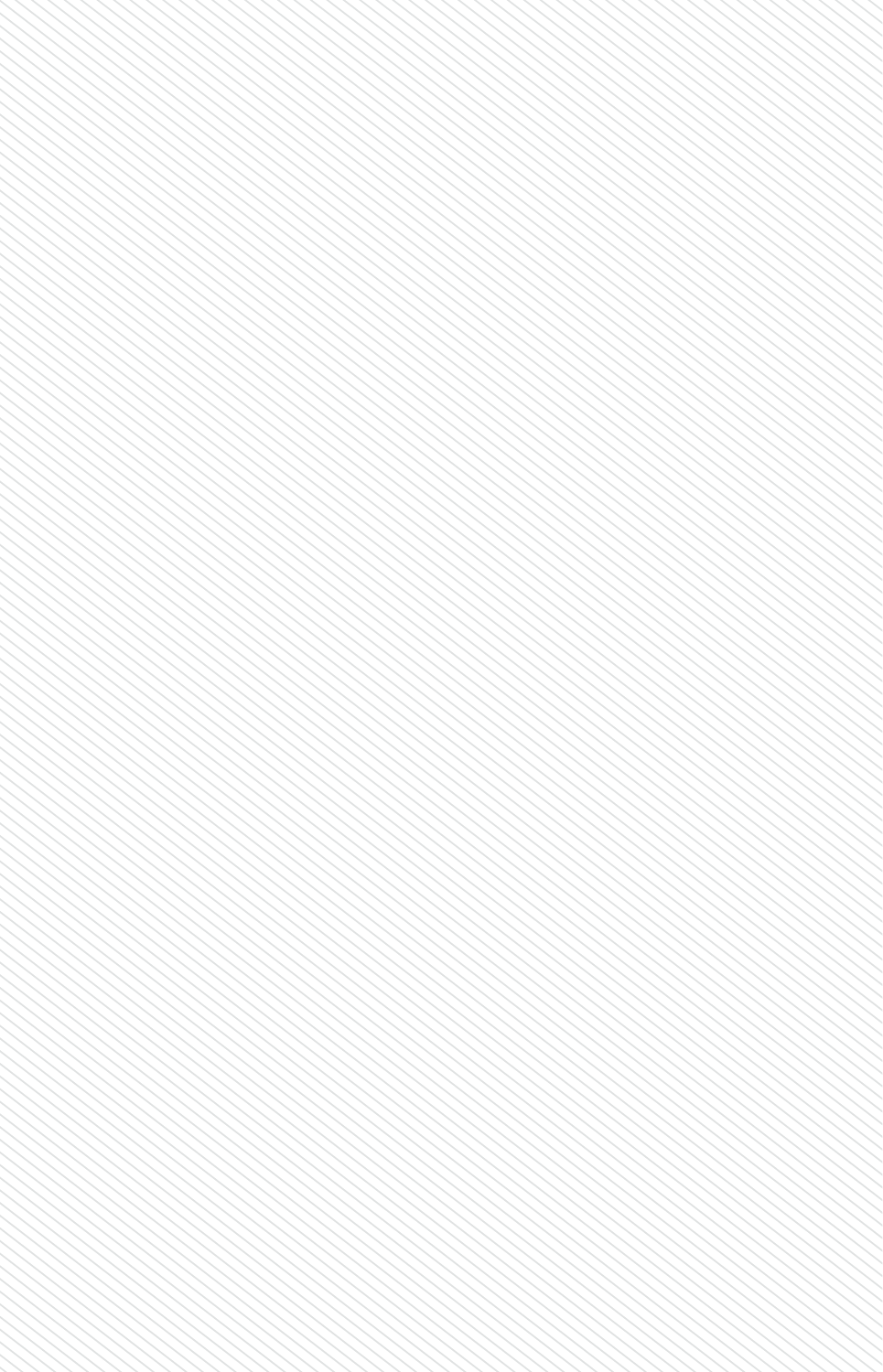# GUIDE TO FEES AND RATES

## State of California Residential Resale/Refinancing Title

This Guide does not address all of the products and services offered by First American.

The full schedule of rates and fees is on file with the California Department of Insurance. Additional rates, fees and charges may be added in accordance with California Insurance Code Section 12401.8.

*For additional information regarding title insurance rates and other services and products offered by First American, including products and services not described in this guide, visit our website at www.firstam.com/ca.*

### Our EAGLE® Protection Policy

An expanded title policy on improved one-to-four family residences, including condominiums. It includes additional protection and is the best overall coverage available today.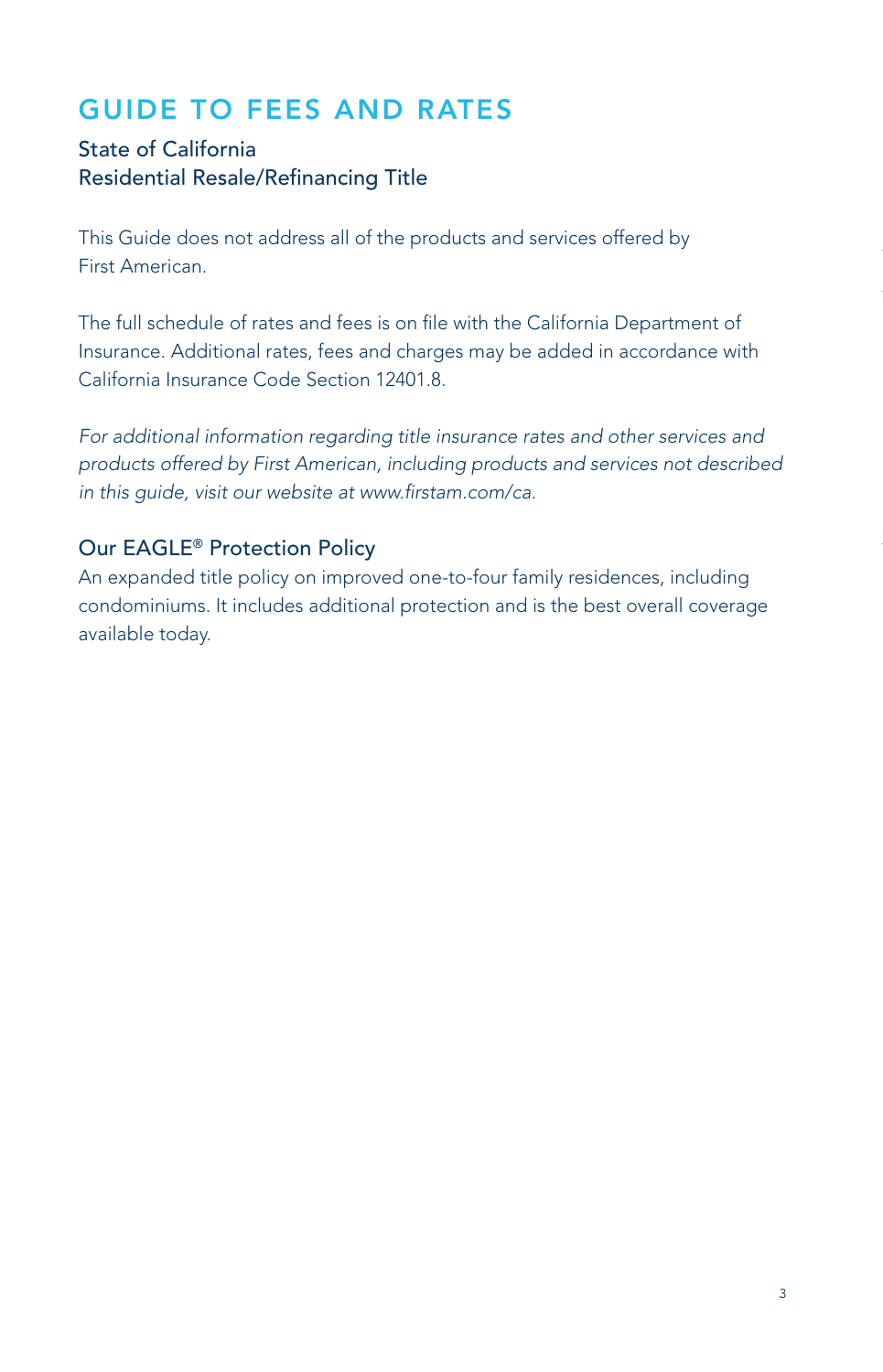## EXPLANATION OF

Residential Resale Rate Schedule *(Applicable policy types are described below)*

| <b>POLICY</b><br><b>AMOUNT</b><br>UP TO: | <b>EAGLE</b><br>Owner's<br><b>Policy</b> | Owner's<br>Policy<br>without<br><b>EAGLE</b><br>Protection | ALTA Loan Policy   ALTA Loan Policy<br>without EAGLE<br>Protection issued protection issued<br>as a stand-<br>alone policy | $\blacksquare$ without <code>EAGLE</code><br>concurrent with<br><b>Owner's Policy</b> | Refinance<br>Rate |
|------------------------------------------|------------------------------------------|------------------------------------------------------------|----------------------------------------------------------------------------------------------------------------------------|---------------------------------------------------------------------------------------|-------------------|
|------------------------------------------|------------------------------------------|------------------------------------------------------------|----------------------------------------------------------------------------------------------------------------------------|---------------------------------------------------------------------------------------|-------------------|

#### COLUMN 1 – Policy Amount

This is the amount of the Owner's Policy, usually the sales price. Round up to the next \$10,000 to determine the rate.

#### COLUMN 2 – EAGLE Owner's Policy

This policy is also known as the CLTA/ALTA Homeowner's Policy. It is the default policy specified in the standard C.A.R. purchase contract. Ask your title representative for further details.

#### COLUMN 3 – Owner's Policy without EAGLE Protection

This rate is the same as our Basic Insurance Rate. An ALTA Owner's Policy with Western Regional Exceptions or a CLTA Standard Owner's Policy may be issued under this category. The Owner's Policy to which this rate applies is with Western Regional Exceptions. Ask your title representative for further details.

#### COLUMN 4 - ALTA Loan Policy without Eagle Protection issued as a stand-alone policy

This rate is based on the loan amount when an ALTA Loan Policy without Eagle protection and without Western Regional Exceptions is issued WITHOUT the simultaneous issue of an Owner's Policy.

#### COLUMN 5 – ALTA Loan Policy without EAGLE Protection issued concurrent with an Owner's Policy

This rate is based on the loan amount when an ALTA Loan Policy without EAGLE protection and without Western Regional Exceptions is issued concurrently with an Owner's Policy described in Column 2 or 3. ALTA Loan Policy issued without Western Regional Exceptions is most commonly required under FNMA and Freddie Mac guidelines. Ask your title representative for further details.

#### COLUMN 6 – Refinance Rate

Any single Loan Policy other than a Short Form Loan Policy with Short Form Commitment issued on improved one-to-four family residential properties where the loan proceeds are being used for any purpose other than construction or acquisition. A reduced rate is available when the combination of a Short Form Commitment and Short Form Loan Policy are issued. Ask your title representative for further details.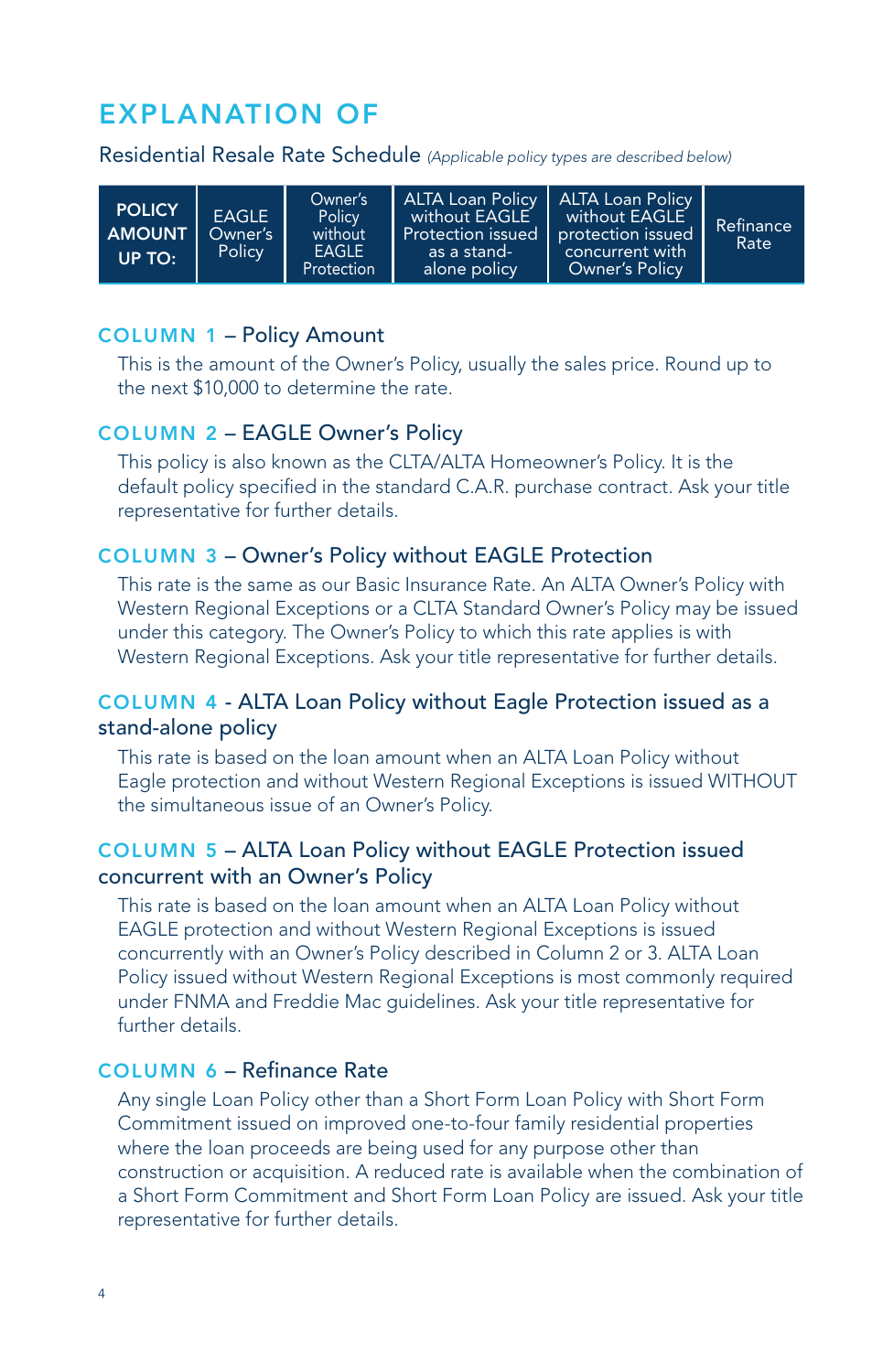| <b>POLICY</b><br><b>AMOUNT</b><br><b>UP TO:</b> | <b>EAGLE</b><br>Owner's<br>Policy | Owner's<br>Policy<br>without<br><b>EAGLE</b><br>protection | <b>ALTA Loan Policy</b><br>without EAGLE<br><b>Protection issued</b><br>as a stand-<br>alone policy | <b>ALTA Loan Policy</b><br>without EAGLE<br>protection issued<br>concurrent with<br>Owner's Policy | Refinance<br>Rate |
|-------------------------------------------------|-----------------------------------|------------------------------------------------------------|-----------------------------------------------------------------------------------------------------|----------------------------------------------------------------------------------------------------|-------------------|
| 30,000                                          | 440                               | 400                                                        | 395                                                                                                 | 344                                                                                                | 405               |
| 40,000                                          | 440                               | 400                                                        | 395                                                                                                 | 364                                                                                                | 405               |
| 50,000                                          | 440                               | 400                                                        | 395                                                                                                 | 384                                                                                                | 405               |
| 60,000                                          | 504                               | 458                                                        | 413                                                                                                 | 396                                                                                                | 405               |
| 70,000                                          | 543                               | 493                                                        | 444                                                                                                 | 407                                                                                                | 405               |
| 80,000                                          | 583                               | 530                                                        | 477                                                                                                 | 418                                                                                                | 405               |
| 90,000                                          | 622                               | 565                                                        | 509                                                                                                 | 429                                                                                                | 405               |
| 100,000                                         | 664                               | 603                                                        | 543                                                                                                 | 444                                                                                                | 405               |
| 110,000                                         | 689                               | 626                                                        | 564                                                                                                 | 454                                                                                                | 405               |
| 120,000                                         | 714                               | 649                                                        | 585                                                                                                 | 464                                                                                                | 405               |
| 130,000                                         | 741                               | 673                                                        | 606                                                                                                 | 474                                                                                                | 405               |
| 140,000                                         | 766                               | 696                                                        | 627                                                                                                 | 484                                                                                                | 405               |
| 150,000                                         | 791                               | 719                                                        | 648                                                                                                 | 494                                                                                                | 405               |
| 160,000                                         | 817                               | 742                                                        | 668                                                                                                 | 504                                                                                                | 405               |
| 170,000                                         | 842                               | 765                                                        | 689                                                                                                 | 514                                                                                                | 405               |
| 180,000                                         | 868                               | 789                                                        | 711                                                                                                 | 523                                                                                                | 405               |
| 190,000                                         | 893                               | 811                                                        | 730                                                                                                 | 534                                                                                                | 405               |
| 200,000                                         | 923                               | 839                                                        | 756                                                                                                 | 550                                                                                                | 405               |
| 210,000                                         | 944                               | 858                                                        | 773                                                                                                 | 555                                                                                                | 405               |
| 220,000                                         | 970                               | 881                                                        | 793                                                                                                 | 565                                                                                                | 405               |
| 230,000                                         | 994                               | 903                                                        | 813                                                                                                 | 575                                                                                                | 405               |
| 240,000                                         | 1,019                             | 926                                                        | 834                                                                                                 | 585                                                                                                | 405               |
| 250,000                                         | 1,043                             | 948                                                        | 854                                                                                                 | 597                                                                                                | 405               |
| 260,000                                         | 1,067                             | 970                                                        | 873                                                                                                 | 608                                                                                                | 525               |
| 270,000                                         | 1,093                             | 993                                                        | 894                                                                                                 | 619                                                                                                | 525               |
| 280,000                                         | 1,117                             | 1,015                                                      | 914                                                                                                 | 631                                                                                                | 525               |
| 290,000                                         | 1,142                             | 1,038                                                      | 935                                                                                                 | 642                                                                                                | 525               |
| 300,000                                         | 1,166                             | 1,060                                                      | 954                                                                                                 | 653                                                                                                | 525               |
| 310,000                                         | 1,176                             | 1,069                                                      | 963                                                                                                 | 657                                                                                                | 525               |
| 320,000                                         | 1,195                             | 1,086                                                      | 978                                                                                                 | 671                                                                                                | 525               |
| 330,000                                         | 1,214                             | 1,103                                                      | 993                                                                                                 | 684                                                                                                | 525               |
| 340,000                                         | 1,232                             | 1,120                                                      | 1,008                                                                                               | 698                                                                                                | 525               |
| 350,000                                         | 1,251                             | 1,137                                                      | 1,024                                                                                               | 711                                                                                                | 525               |
| 360,000                                         | 1,270                             | 1,154                                                      | 1,039                                                                                               | 724                                                                                                | 525               |
| 370,000                                         | 1,289                             | 1,171                                                      | 1,054                                                                                               | 738                                                                                                | 525               |
| 380,000                                         | 1,308                             | 1,189                                                      | 1,071                                                                                               | 751                                                                                                | 525               |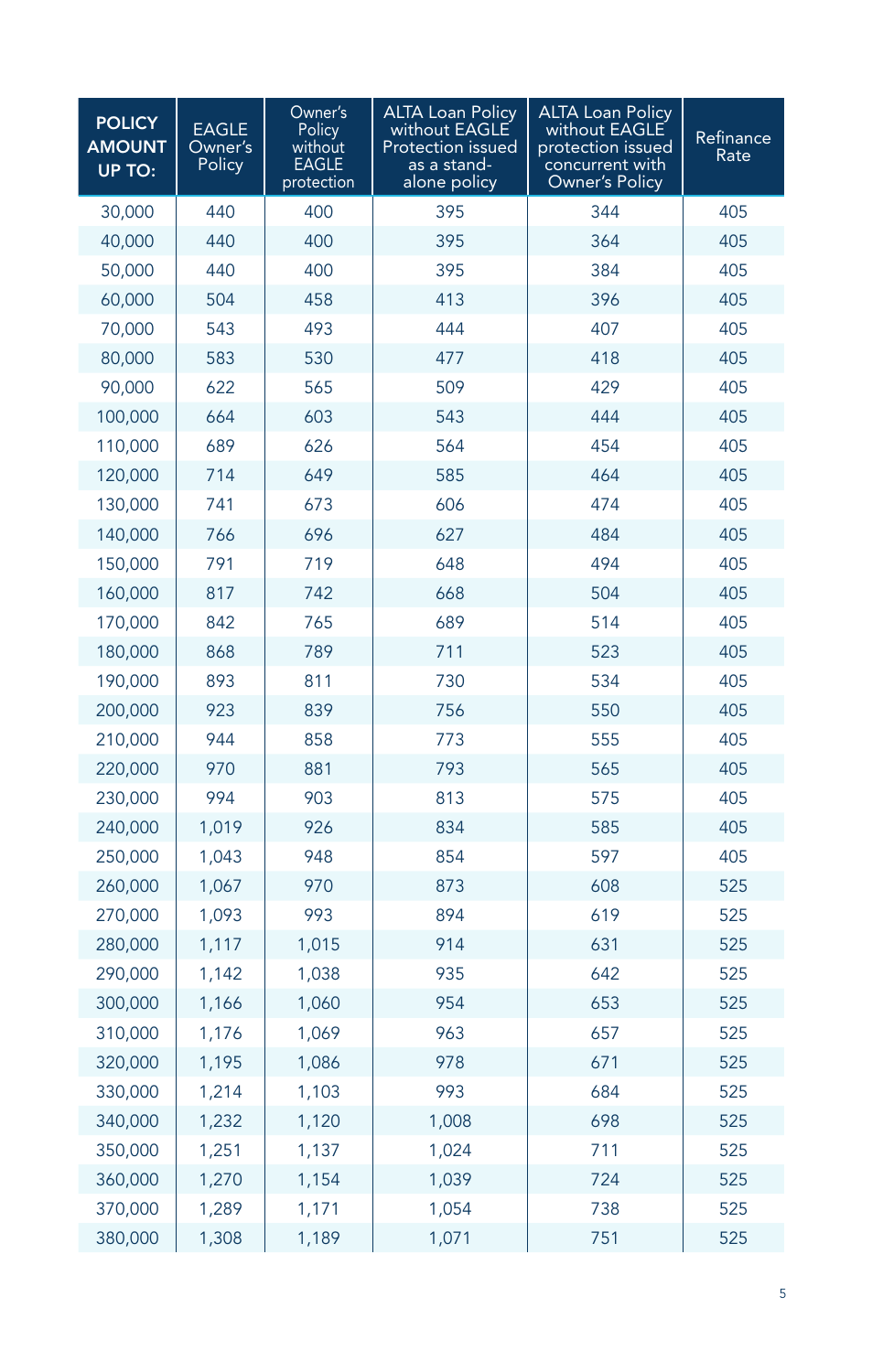| <b>POLICY</b><br><b>AMOUNT</b><br><b>UP TO:</b> | <b>EAGLE</b><br>Owner's<br>Policy | Owner's<br>Policy<br>without<br>EAGLE<br>protection | <b>ALTA Loan Policy</b><br>without EAGLE<br>Protection issued<br>as a stand-<br>alone policy | <b>ALTA Loan Policy</b><br>without EAGLE<br>protection issued<br>concurrent with<br><b>Owner's Policy</b> | Refinance<br>Rate |
|-------------------------------------------------|-----------------------------------|-----------------------------------------------------|----------------------------------------------------------------------------------------------|-----------------------------------------------------------------------------------------------------------|-------------------|
| 390,000                                         | 1,327                             | 1,206                                               | 1,086                                                                                        | 764                                                                                                       | 525               |
| 400,000                                         | 1,346                             | 1,223                                               | 1,101                                                                                        | 777                                                                                                       | 525               |
| 410,000                                         | 1,375                             | 1,250                                               | 1,125                                                                                        | 802                                                                                                       | 525               |
| 420,000                                         | 1,393                             | 1,266                                               | 1,140                                                                                        | 816                                                                                                       | 525               |
| 430,000                                         | 1,412                             | 1,283                                               | 1,155                                                                                        | 829                                                                                                       | 525               |
| 440,000                                         | 1,430                             | 1,300                                               | 1,170                                                                                        | 842                                                                                                       | 525               |
| 450,000                                         | 1,449                             | 1,317                                               | 1,186                                                                                        | 856                                                                                                       | 525               |
| 460,000                                         | 1,468                             | 1,334                                               | 1,201                                                                                        | 869                                                                                                       | 525               |
| 470,000                                         | 1,487                             | 1,351                                               | 1,216                                                                                        | 882                                                                                                       | 525               |
| 480,000                                         | 1,505                             | 1,368                                               | 1,232                                                                                        | 896                                                                                                       | 525               |
| 490,000                                         | 1,524                             | 1,385                                               | 1,247                                                                                        | 909                                                                                                       | 525               |
| 500,000                                         | 1,543                             | 1,402                                               | 1,262                                                                                        | 922                                                                                                       | 525               |
| 510,000                                         | 1,557                             | 1,415                                               | 1,274                                                                                        | 930                                                                                                       | 655               |
| 520,000                                         | 1,575                             | 1,431                                               | 1,288                                                                                        | 940                                                                                                       | 655               |
| 530,000                                         | 1,592                             | 1,447                                               | 1,303                                                                                        | 950                                                                                                       | 655               |
| 540,000                                         | 1,610                             | 1,463                                               | 1,317                                                                                        | 960                                                                                                       | 655               |
| 550,000                                         | 1,627                             | 1,479                                               | 1,332                                                                                        | 970                                                                                                       | 655               |
| 560,000                                         | 1,645                             | 1,495                                               | 1,346                                                                                        | 980                                                                                                       | 655               |
| 570,000                                         | 1,661                             | 1,510                                               | 1,359                                                                                        | 990                                                                                                       | 655               |
| 580,000                                         | 1,679                             | 1,526                                               | 1,374                                                                                        | 1,000                                                                                                     | 655               |
| 590,000                                         | 1,697                             | 1,542                                               | 1,388                                                                                        | 1,010                                                                                                     | 655               |
| 600,000                                         | 1,714                             | 1,558                                               | 1,403                                                                                        | 1,020                                                                                                     | 655               |
| 610,000                                         | 1,730                             | 1,572                                               | 1,415                                                                                        | 1,028                                                                                                     | 655               |
| 620,000                                         | 1,746                             | 1,587                                               | 1,429                                                                                        | 1,038                                                                                                     | 655               |
| 630,000                                         | 1,764                             | 1,603                                               | 1,443                                                                                        | 1,048                                                                                                     | 655               |
| 640,000                                         | 1,781                             | 1,619                                               | 1,458                                                                                        | 1,058                                                                                                     | 655               |
| 650,000                                         | 1,799                             | 1,635                                               | 1,472                                                                                        | 1,068                                                                                                     | 655               |
| 660,000                                         | 1,817                             | 1,651                                               | 1,486                                                                                        | 1,078                                                                                                     | 655               |
| 670,000                                         | 1,834                             | 1,667                                               | 1,501                                                                                        | 1,088                                                                                                     | 655               |
| 680,000                                         | 1,851                             | 1,682                                               | 1,514                                                                                        | 1,098                                                                                                     | 655               |
| 690,000                                         | 1,868                             | 1,698                                               | 1,529                                                                                        | 1,108                                                                                                     | 655               |
| 700,000                                         | 1,886                             | 1,714                                               | 1,543                                                                                        | 1,118                                                                                                     | 655               |
| 710,000                                         | 1,901                             | 1,728                                               | 1,556                                                                                        | 1,126                                                                                                     | 655               |
| 720,000                                         | 1,919                             | 1,744                                               | 1,570                                                                                        | 1,136                                                                                                     | 655               |
| 730,000                                         | 1,935                             | 1,759                                               | 1,584                                                                                        | 1,146                                                                                                     | 655               |
| 740,000                                         | 1,953                             | 1,775                                               | 1,598                                                                                        | 1,156                                                                                                     | 655               |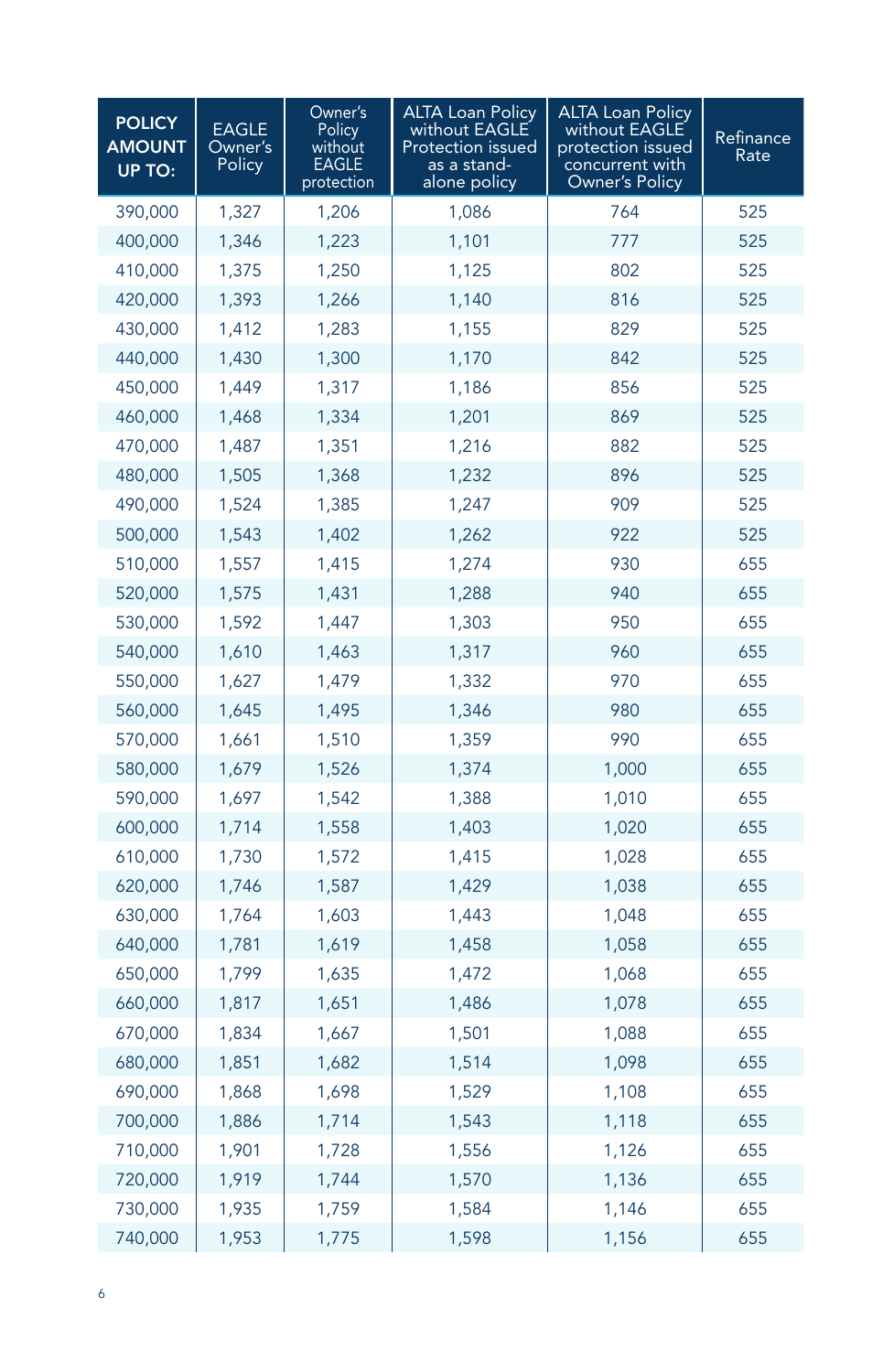| <b>POLICY</b><br><b>AMOUNT</b><br><b>UP TO:</b> | <b>EAGLE</b><br>Owner's<br>Policy | Owner's<br>Policy<br>without<br>EAGLE<br>protection | <b>ALTA Loan Policy</b><br>without EAGLE<br>Protection issued<br>as a stand-<br>alone policy | <b>ALTA Loan Policy</b><br>without EAGLE<br>protection issued<br>concurrent with<br>Owner's Policy | Refinance<br>Rate |
|-------------------------------------------------|-----------------------------------|-----------------------------------------------------|----------------------------------------------------------------------------------------------|----------------------------------------------------------------------------------------------------|-------------------|
| 750,000                                         | 1,971                             | 1,791                                               | 1,612                                                                                        | 1,166                                                                                              | 655               |
| 760,000                                         | 1,988                             | 1,807                                               | 1,627                                                                                        | 1,176                                                                                              | 735               |
| 770,000                                         | 2,006                             | 1,823                                               | 1,641                                                                                        | 1,186                                                                                              | 735               |
| 780,000                                         | 2,023                             | 1,839                                               | 1,656                                                                                        | 1,196                                                                                              | 735               |
| 790,000                                         | 2,040                             | 1,854                                               | 1,669                                                                                        | 1,206                                                                                              | 735               |
| 800,000                                         | 2,057                             | 1,870                                               | 1,683                                                                                        | 1,216                                                                                              | 735               |
| 810,000                                         | 2,081                             | 1,891                                               | 1,702                                                                                        | 1,226                                                                                              | 735               |
| 820,000                                         | 2,098                             | 1,907                                               | 1,717                                                                                        | 1,236                                                                                              | 735               |
| 830,000                                         | 2,115                             | 1,922                                               | 1,730                                                                                        | 1,246                                                                                              | 735               |
| 840,000                                         | 2,133                             | 1,939                                               | 1,746                                                                                        | 1,256                                                                                              | 735               |
| 850,000                                         | 2,150                             | 1,954                                               | 1,759                                                                                        | 1,266                                                                                              | 735               |
| 860,000                                         | 2,166                             | 1,969                                               | 1,773                                                                                        | 1,273                                                                                              | 735               |
| 870,000                                         | 2,183                             | 1,984                                               | 1,786                                                                                        | 1,280                                                                                              | 735               |
| 880,000                                         | 2,199                             | 1,999                                               | 1,800                                                                                        | 1,287                                                                                              | 735               |
| 890,000                                         | 2,217                             | 2,015                                               | 1,814                                                                                        | 1,294                                                                                              | 735               |
| 900,000                                         | 2,233                             | 2,030                                               | 1,827                                                                                        | 1,301                                                                                              | 735               |
| 910,000                                         | 2,252                             | 2,047                                               | 1,843                                                                                        | 1,308                                                                                              | 735               |
| 920,000                                         | 2,269                             | 2,062                                               | 1,856                                                                                        | 1,315                                                                                              | 735               |
| 930,000                                         | 2,285                             | 2,077                                               | 1,870                                                                                        | 1,322                                                                                              | 735               |
| 940,000                                         | 2,302                             | 2,092                                               | 1,883                                                                                        | 1,329                                                                                              | 735               |
| 950,000                                         | 2,319                             | 2,108                                               | 1,898                                                                                        | 1,336                                                                                              | 735               |
| 960,000                                         | 2,336                             | 2,123                                               | 1,911                                                                                        | 1,343                                                                                              | 735               |
| 970,000                                         | 2,352                             | 2,138                                               | 1,925                                                                                        | 1,350                                                                                              | 735               |
| 980,000                                         | 2,369                             | 2,153                                               | 1,938                                                                                        | 1,357                                                                                              | 735               |
| 990,000                                         | 2,385                             | 2,168                                               | 1,952                                                                                        | 1,364                                                                                              | 735               |
| 1,000,000                                       | 2,403                             | 2,184                                               | 1,966                                                                                        | 1,371                                                                                              | 735               |
| 1,010,000                                       | 2,416                             | 2,196                                               | 1,977                                                                                        | 1,376                                                                                              | 1,020             |
| 1,020,000                                       | 2,429                             | 2,208                                               | 1,988                                                                                        | 1,381                                                                                              | 1,020             |
| 1,030,000                                       | 2,442                             | 2,220                                               | 1,998                                                                                        | 1,386                                                                                              | 1,020             |
| 1,040,000                                       | 2,456                             | 2,232                                               | 2,009                                                                                        | 1,391                                                                                              | 1,020             |
| 1,050,000                                       | 2,469                             | 2,244                                               | 2,020                                                                                        | 1,396                                                                                              | 1,020             |
| 1,060,000                                       | 2,482                             | 2,256                                               | 2,031                                                                                        | 1,401                                                                                              | 1,020             |
| 1,070,000                                       | 2,495                             | 2,268                                               | 2,042                                                                                        | 1,406                                                                                              | 1,020             |
| 1,080,000                                       | 2,508                             | 2,280                                               | 2,052                                                                                        | 1,411                                                                                              | 1,020             |
| 1,090,000                                       | 2,522                             | 2,292                                               | 2,063                                                                                        | 1,416                                                                                              | 1,020             |
| 1,100,000                                       | 2,535                             | 2,304                                               | 2,074                                                                                        | 1,421                                                                                              | 1,020             |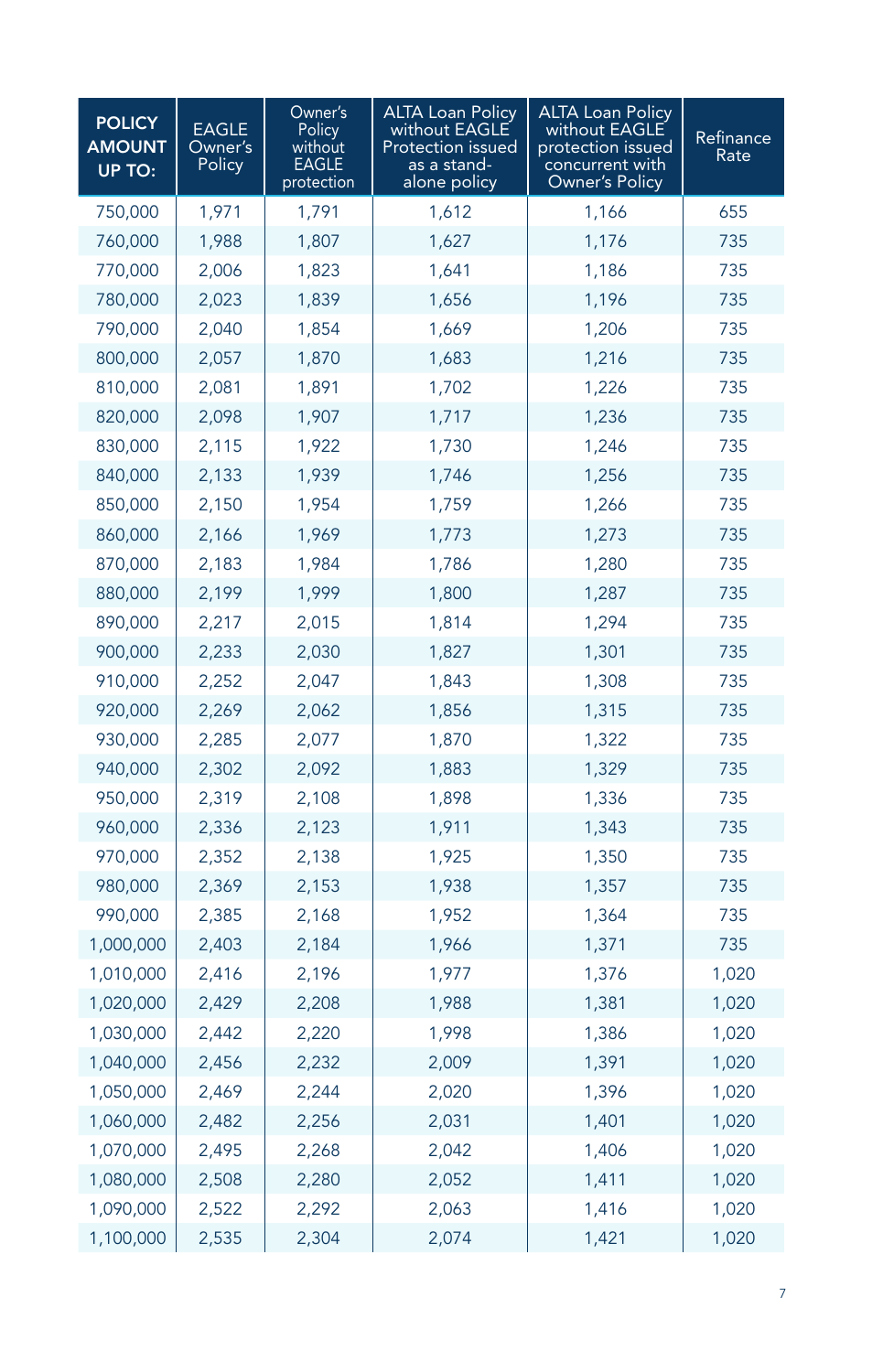| <b>POLICY</b><br><b>AMOUNT</b><br><b>UP TO:</b> | <b>EAGLE</b><br>Owner's<br>Policy | Owner's<br>Policy<br>without<br>EAGLE<br>protection | <b>ALTA Loan Policy</b><br>without EAGLE<br>Protection issued<br>as a stand-<br>alone policy | <b>ALTA Loan Policy</b><br>without EAGLE<br>protection issued<br>concurrent with<br>Owner's Policy | Refinance<br>Rate |
|-------------------------------------------------|-----------------------------------|-----------------------------------------------------|----------------------------------------------------------------------------------------------|----------------------------------------------------------------------------------------------------|-------------------|
| 1,110,000                                       | 2,548                             | 2,316                                               | 2,085                                                                                        | 1,426                                                                                              | 1,020             |
| 1,120,000                                       | 2,561                             | 2,328                                               | 2,096                                                                                        | 1,431                                                                                              | 1,020             |
| 1,130,000                                       | 2,574                             | 2,340                                               | 2,106                                                                                        | 1,436                                                                                              | 1,020             |
| 1,140,000                                       | 2,588                             | 2,352                                               | 2,117                                                                                        | 1,441                                                                                              | 1,020             |
| 1,150,000                                       | 2,601                             | 2,364                                               | 2,128                                                                                        | 1,446                                                                                              | 1,020             |
| 1,160,000                                       | 2,614                             | 2,376                                               | 2,139                                                                                        | 1,451                                                                                              | 1,020             |
| 1,170,000                                       | 2,627                             | 2,388                                               | 2,150                                                                                        | 1,456                                                                                              | 1,020             |
| 1,180,000                                       | 2,640                             | 2,400                                               | 2,160                                                                                        | 1,461                                                                                              | 1,020             |
| 1,190,000                                       | 2,654                             | 2,412                                               | 2,171                                                                                        | 1,466                                                                                              | 1,020             |
| 1,200,000                                       | 2,667                             | 2,424                                               | 2,182                                                                                        | 1,471                                                                                              | 1,020             |
| 1,210,000                                       | 2,680                             | 2,436                                               | 2,193                                                                                        | 1,476                                                                                              | 1,020             |
| 1,220,000                                       | 2,693                             | 2,448                                               | 2,204                                                                                        | 1,481                                                                                              | 1,020             |
| 1,230,000                                       | 2,706                             | 2,460                                               | 2,214                                                                                        | 1,486                                                                                              | 1,020             |
| 1,240,000                                       | 2,720                             | 2,472                                               | 2,225                                                                                        | 1,491                                                                                              | 1,020             |
| 1,250,000                                       | 2,733                             | 2,484                                               | 2,236                                                                                        | 1,496                                                                                              | 1,020             |
| 1,260,000                                       | 2,746                             | 2,496                                               | 2,247                                                                                        | 1,501                                                                                              | 1,020             |
| 1,270,000                                       | 2,759                             | 2,508                                               | 2,258                                                                                        | 1,506                                                                                              | 1,020             |
| 1,280,000                                       | 2,772                             | 2,520                                               | 2,268                                                                                        | 1,511                                                                                              | 1,020             |
| 1,290,000                                       | 2,786                             | 2,532                                               | 2,279                                                                                        | 1,516                                                                                              | 1,020             |
| 1,300,000                                       | 2,799                             | 2,544                                               | 2,290                                                                                        | 1,521                                                                                              | 1,020             |
| 1,310,000                                       | 2,812                             | 2,556                                               | 2,301                                                                                        | 1,526                                                                                              | 1,020             |
| 1,320,000                                       | 2,825                             | 2,568                                               | 2,312                                                                                        | 1,531                                                                                              | 1,020             |
| 1,330,000                                       | 2,838                             | 2,580                                               | 2,322                                                                                        | 1,536                                                                                              | 1,020             |
| 1,340,000                                       | 2,852                             | 2,592                                               | 2,333                                                                                        | 1,541                                                                                              | 1,020             |
| 1,350,000                                       | 2,865                             | 2,604                                               | 2,344                                                                                        | 1,546                                                                                              | 1,020             |
| 1,360,000                                       | 2,878                             | 2,616                                               | 2,355                                                                                        | 1,551                                                                                              | 1,020             |
| 1,370,000                                       | 2,891                             | 2,628                                               | 2,366                                                                                        | 1,556                                                                                              | 1,020             |
| 1,380,000                                       | 2,904                             | 2,640                                               | 2,376                                                                                        | 1,561                                                                                              | 1,020             |
| 1,390,000                                       | 2,918                             | 2,652                                               | 2,387                                                                                        | 1,566                                                                                              | 1,020             |
| 1,400,000                                       | 2,931                             | 2,664                                               | 2,398                                                                                        | 1,571                                                                                              | 1,020             |
| 1,410,000                                       | 2,944                             | 2,676                                               | 2,409                                                                                        | 1,576                                                                                              | 1,020             |
| 1,420,000                                       | 2,957                             | 2,688                                               | 2,420                                                                                        | 1,581                                                                                              | 1,020             |
| 1,430,000                                       | 2,970                             | 2,700                                               | 2,430                                                                                        | 1,586                                                                                              | 1,020             |
| 1,440,000                                       | 2,984                             | 2,712                                               | 2,441                                                                                        | 1,591                                                                                              | 1,020             |
| 1,450,000                                       | 2,997                             | 2,724                                               | 2,452                                                                                        | 1,596                                                                                              | 1,020             |
| 1,460,000                                       | 3,010                             | 2,736                                               | 2,463                                                                                        | 1,601                                                                                              | 1,020             |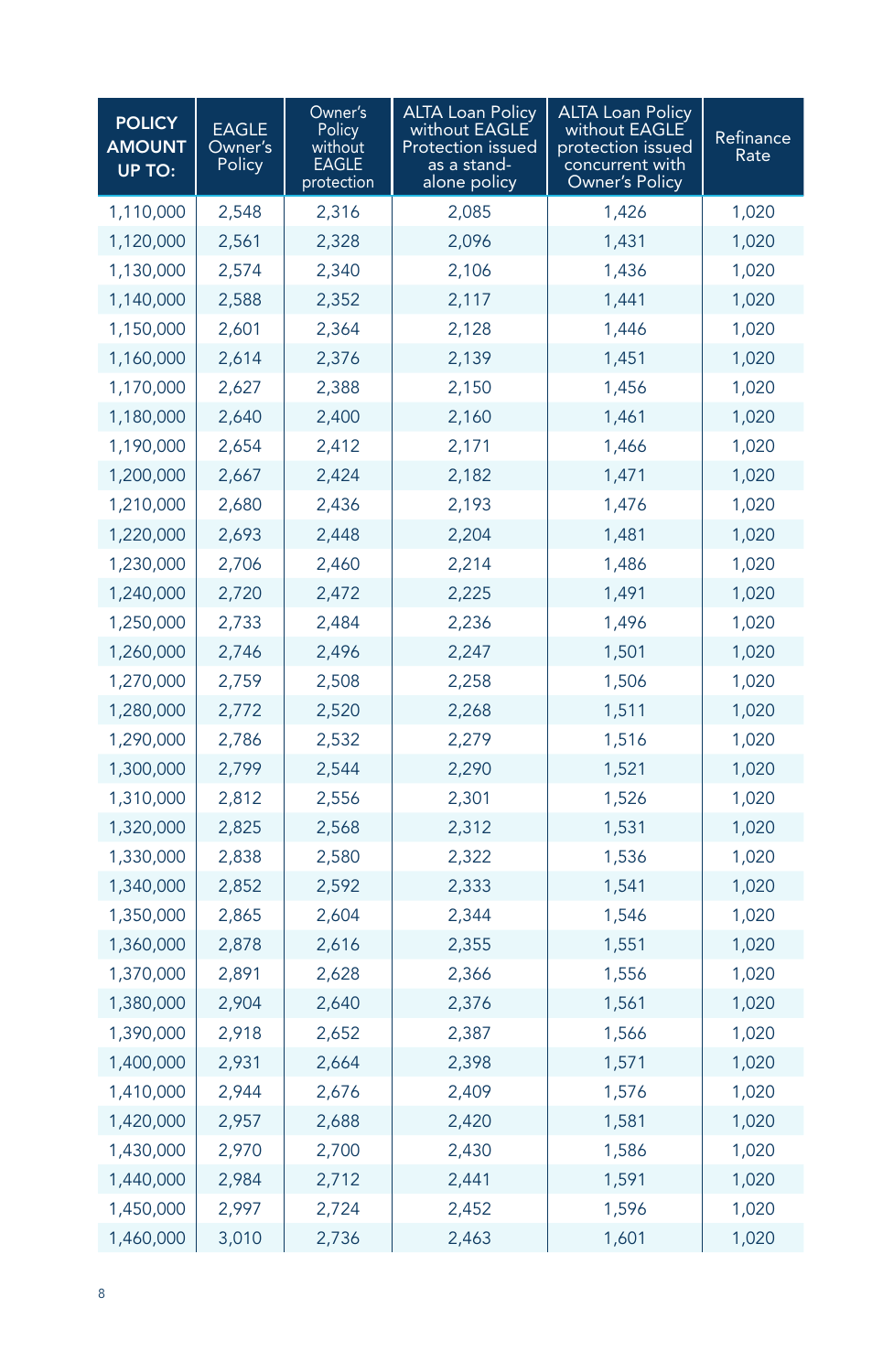| <b>POLICY</b><br><b>AMOUNT</b><br>UP TO: | <b>EAGLE</b><br>Owner's<br>Policy | Owner's<br>Policy<br>without<br>EAGLE<br>protection | <b>ALTA Loan Policy</b><br>without EAGLE<br>Protection issued<br>as a stand-<br>alone policy | <b>ALTA Loan Policy</b><br>without EAGLE<br>protection issued<br>concurrent with<br>Owner's Policy | Refinance<br>Rate |
|------------------------------------------|-----------------------------------|-----------------------------------------------------|----------------------------------------------------------------------------------------------|----------------------------------------------------------------------------------------------------|-------------------|
| 1,470,000                                | 3,023                             | 2,748                                               | 2,474                                                                                        | 1,606                                                                                              | 1,020             |
| 1,480,000                                | 3,036                             | 2,760                                               | 2,484                                                                                        | 1,611                                                                                              | 1,020             |
| 1,490,000                                | 3,050                             | 2,772                                               | 2,495                                                                                        | 1,616                                                                                              | 1,020             |
| 1,500,000                                | 3,063                             | 2,784                                               | 2,506                                                                                        | 1,621                                                                                              | 1,020             |
| 1,510,000                                | 3,066                             | 2,787                                               | 2,509                                                                                        | 1,625                                                                                              | 1,305             |
| 1,520,000                                | 3,078                             | 2,798                                               | 2,519                                                                                        | 1,629                                                                                              | 1,305             |
| 1,530,000                                | 3,090                             | 2,809                                               | 2,529                                                                                        | 1,633                                                                                              | 1,305             |
| 1,540,000                                | 3,104                             | 2,821                                               | 2,539                                                                                        | 1,637                                                                                              | 1,305             |
| 1,550,000                                | 3,116                             | 2,832                                               | 2,549                                                                                        | 1,641                                                                                              | 1,305             |
| 1,560,000                                | 3,128                             | 2,843                                               | 2,559                                                                                        | 1,645                                                                                              | 1,305             |
| 1,570,000                                | 3,140                             | 2,854                                               | 2,569                                                                                        | 1,649                                                                                              | 1,305             |
| 1,580,000                                | 3,153                             | 2,866                                               | 2,580                                                                                        | 1,653                                                                                              | 1,305             |
| 1,590,000                                | 3,165                             | 2,877                                               | 2,590                                                                                        | 1,657                                                                                              | 1,305             |
| 1,600,000                                | 3,177                             | 2,888                                               | 2,600                                                                                        | 1,661                                                                                              | 1,305             |
| 1,610,000                                | 3,182                             | 2,892                                               | 2,603                                                                                        | 1,665                                                                                              | 1,305             |
| 1,620,000                                | 3,194                             | 2,903                                               | 2,613                                                                                        | 1,669                                                                                              | 1,305             |
| 1,630,000                                | 3,206                             | 2,914                                               | 2,623                                                                                        | 1,673                                                                                              | 1,305             |
| 1,640,000                                | 3,218                             | 2,925                                               | 2,633                                                                                        | 1,677                                                                                              | 1,305             |
| 1,650,000                                | 3,231                             | 2,937                                               | 2,644                                                                                        | 1,681                                                                                              | 1,305             |
| 1,660,000                                | 3,243                             | 2,948                                               | 2,654                                                                                        | 1,685                                                                                              | 1,305             |
| 1,670,000                                | 3,255                             | 2,959                                               | 2,664                                                                                        | 1,689                                                                                              | 1,305             |
| 1,680,000                                | 3,269                             | 2,971                                               | 2,674                                                                                        | 1,693                                                                                              | 1,305             |
| 1,690,000                                | 3,281                             | 2,982                                               | 2,684                                                                                        | 1,697                                                                                              | 1,305             |
| 1,700,000                                | 3,293                             | 2,993                                               | 2,694                                                                                        | 1,701                                                                                              | 1,305             |
| 1,710,000                                | 3,302                             | 3,001                                               | 2,701                                                                                        | 1,705                                                                                              | 1,305             |
| 1,720,000                                | 3,315                             | 3,013                                               | 2,712                                                                                        | 1,709                                                                                              | 1,305             |
| 1,730,000                                | 3,326                             | 3,023                                               | 2,721                                                                                        | 1,713                                                                                              | 1,305             |
| 1,740,000                                | 3,339                             | 3,035                                               | 2,732                                                                                        | 1,717                                                                                              | 1,305             |
| 1,750,000                                | 3,352                             | 3,047                                               | 2,743                                                                                        | 1,721                                                                                              | 1,305             |
| 1,760,000                                | 3,364                             | 3,058                                               | 2,753                                                                                        | 1,725                                                                                              | 1,305             |
| 1,770,000                                | 3,376                             | 3,069                                               | 2,763                                                                                        | 1,729                                                                                              | 1,305             |
| 1,780,000                                | 3,388                             | 3,080                                               | 2,772                                                                                        | 1,733                                                                                              | 1,305             |
| 1,790,000                                | 3,401                             | 3,091                                               | 2,782                                                                                        | 1,737                                                                                              | 1,305             |
| 1,800,000                                | 3,413                             | 3,102                                               | 2,792                                                                                        | 1,741                                                                                              | 1,305             |
| 1,810,000                                | 3,428                             | 3,116                                               | 2,805                                                                                        | 1,745                                                                                              | 1,305             |
| 1,820,000                                | 3,440                             | 3,127                                               | 2,815                                                                                        | 1,749                                                                                              | 1,305             |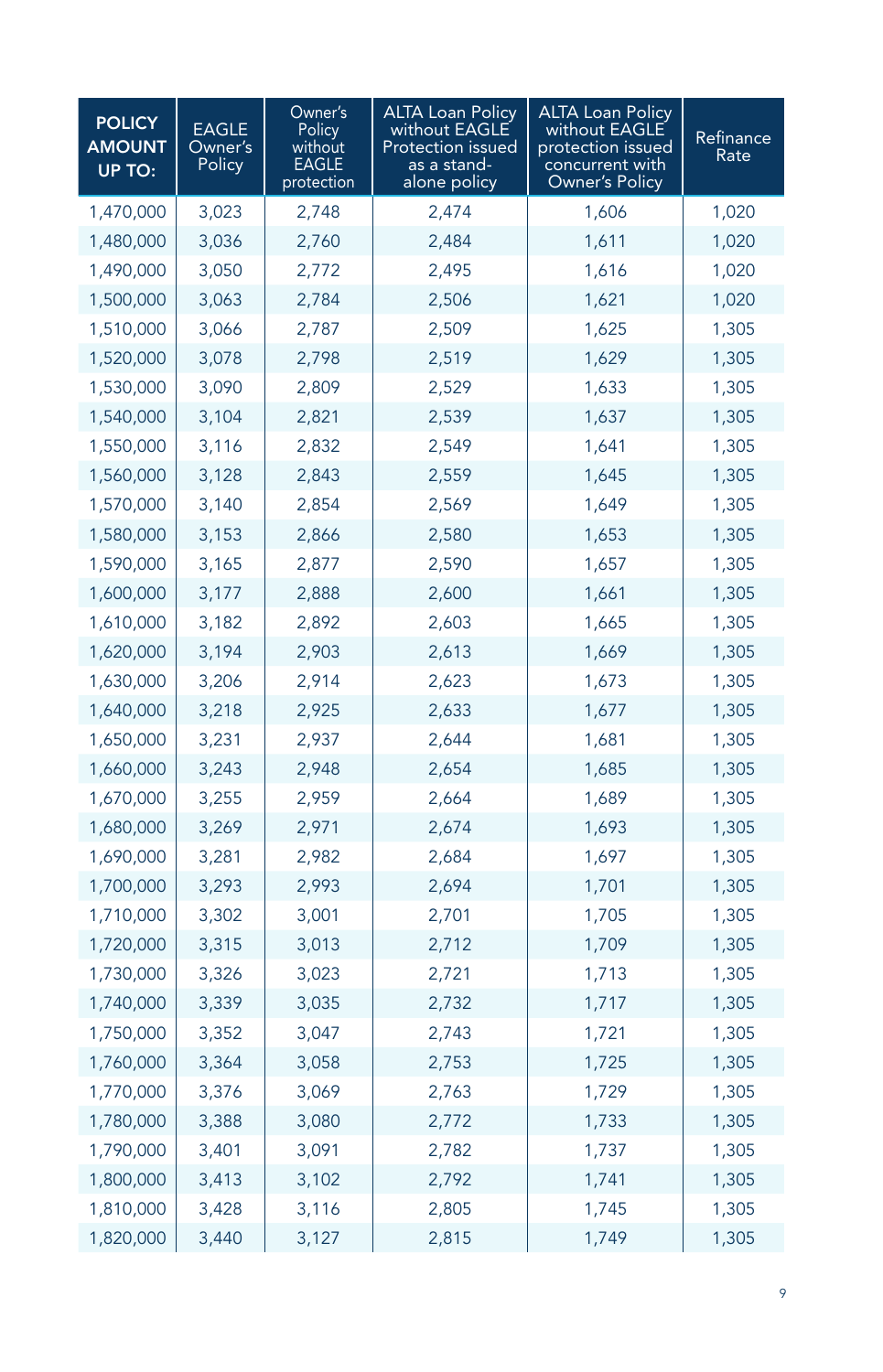| <b>POLICY</b><br><b>AMOUNT</b><br><b>UP TO:</b> | <b>EAGLE</b><br>Owner's<br>Policy | Owner's<br><b>Policy</b><br>without<br>EAGLE<br>protection | <b>ALTA Loan Policy</b><br>without EAGLE<br>Protection issued<br>as a stand-<br>alone policy | <b>ALTA Loan Policy</b><br>without EAGLE<br>protection issued<br>concurrent with<br><b>Owner's Policy</b> | Refinance<br>Rate |
|-------------------------------------------------|-----------------------------------|------------------------------------------------------------|----------------------------------------------------------------------------------------------|-----------------------------------------------------------------------------------------------------------|-------------------|
| 1,830,000                                       | 3,452                             | 3,138                                                      | 2,825                                                                                        | 1,753                                                                                                     | 1,305             |
| 1,840,000                                       | 3,464                             | 3,149                                                      | 2,835                                                                                        | 1,757                                                                                                     | 1,305             |
| 1,850,000                                       | 3,476                             | 3,160                                                      | 2,844                                                                                        | 1,761                                                                                                     | 1,305             |
| 1,860,000                                       | 3,489                             | 3,171                                                      | 2,854                                                                                        | 1,765                                                                                                     | 1,305             |
| 1,870,000                                       | 3,502                             | 3,183                                                      | 2,865                                                                                        | 1,769                                                                                                     | 1,305             |
| 1,880,000                                       | 3,514                             | 3,194                                                      | 2,875                                                                                        | 1,773                                                                                                     | 1,305             |
| 1,890,000                                       | 3,526                             | 3,205                                                      | 2,885                                                                                        | 1,777                                                                                                     | 1,305             |
| 1,900,000                                       | 3,538                             | 3,216                                                      | 2,895                                                                                        | 1,781                                                                                                     | 1,305             |
| 1,910,000                                       | 3,552                             | 3,229                                                      | 2,907                                                                                        | 1,785                                                                                                     | 1,305             |
| 1,920,000                                       | 3,566                             | 3,241                                                      | 2,917                                                                                        | 1,789                                                                                                     | 1,305             |
| 1,930,000                                       | 3,578                             | 3,252                                                      | 2,927                                                                                        | 1,793                                                                                                     | 1,305             |
| 1,940,000                                       | 3,590                             | 3,263                                                      | 2,937                                                                                        | 1,797                                                                                                     | 1,305             |
| 1,950,000                                       | 3,602                             | 3,274                                                      | 2,947                                                                                        | 1,801                                                                                                     | 1,305             |
| 1,960,000                                       | 3,614                             | 3,285                                                      | 2,957                                                                                        | 1,805                                                                                                     | 1,305             |
| 1,970,000                                       | 3,626                             | 3,296                                                      | 2,967                                                                                        | 1,809                                                                                                     | 1,305             |
| 1,980,000                                       | 3,639                             | 3,308                                                      | 2,978                                                                                        | 1,813                                                                                                     | 1,305             |
| 1,990,000                                       | 3,651                             | 3,319                                                      | 2,988                                                                                        | 1,817                                                                                                     | 1,305             |
| 2,000,000                                       | 3,663                             | 3,330                                                      | 2,997                                                                                        | 1,821                                                                                                     | 1,305             |
| 2,010,000                                       | 3,670                             | 3,336                                                      | 3,003                                                                                        | 1,826                                                                                                     | 2,010             |
| 2,020,000                                       | 3,677                             | 3,342                                                      | 3,008                                                                                        | 1,831                                                                                                     | 2,010             |
| 2,030,000                                       | 3,683                             | 3,348                                                      | 3,014                                                                                        | 1,836                                                                                                     | 2,010             |
| 2,040,000                                       | 3,690                             | 3,354                                                      | 3,019                                                                                        | 1,841                                                                                                     | 2,010             |
| 2,050,000                                       | 3,696                             | 3,360                                                      | 3,024                                                                                        | 1,846                                                                                                     | 2,010             |
| 2,060,000                                       | 3,703                             | 3,366                                                      | 3,030                                                                                        | 1,851                                                                                                     | 2,010             |
| 2,070,000                                       | 3,710                             | 3,372                                                      | 3,035                                                                                        | 1,856                                                                                                     | 2,010             |
| 2,080,000                                       | 3,716                             | 3,378                                                      | 3,041                                                                                        | 1,861                                                                                                     | 2,010             |
| 2,090,000                                       | 3,723                             | 3,384                                                      | 3,046                                                                                        | 1,866                                                                                                     | 2,010             |
| 2,100,000                                       | 3,729                             | 3,390                                                      | 3,051                                                                                        | 1,871                                                                                                     | 2,010             |
| 2,110,000                                       | 3,736                             | 3,396                                                      | 3,057                                                                                        | 1,876                                                                                                     | 2,010             |
| 2,120,000                                       | 3,743                             | 3,402                                                      | 3,062                                                                                        | 1,881                                                                                                     | 2,010             |
| 2,130,000                                       | 3,749                             | 3,408                                                      | 3,068                                                                                        | 1,886                                                                                                     | 2,010             |
| 2,140,000                                       | 3,756                             | 3,414                                                      | 3,073                                                                                        | 1,891                                                                                                     | 2,010             |
| 2,150,000                                       | 3,762                             | 3,420                                                      | 3,078                                                                                        | 1,896                                                                                                     | 2,010             |
| 2,160,000                                       | 3,769                             | 3,426                                                      | 3,084                                                                                        | 1,901                                                                                                     | 2,010             |
| 2,170,000                                       | 3,776                             | 3,432                                                      | 3,089                                                                                        | 1,906                                                                                                     | 2,010             |
| 2,180,000                                       | 3,782                             | 3,438                                                      | 3,095                                                                                        | 1,911                                                                                                     | 2,010             |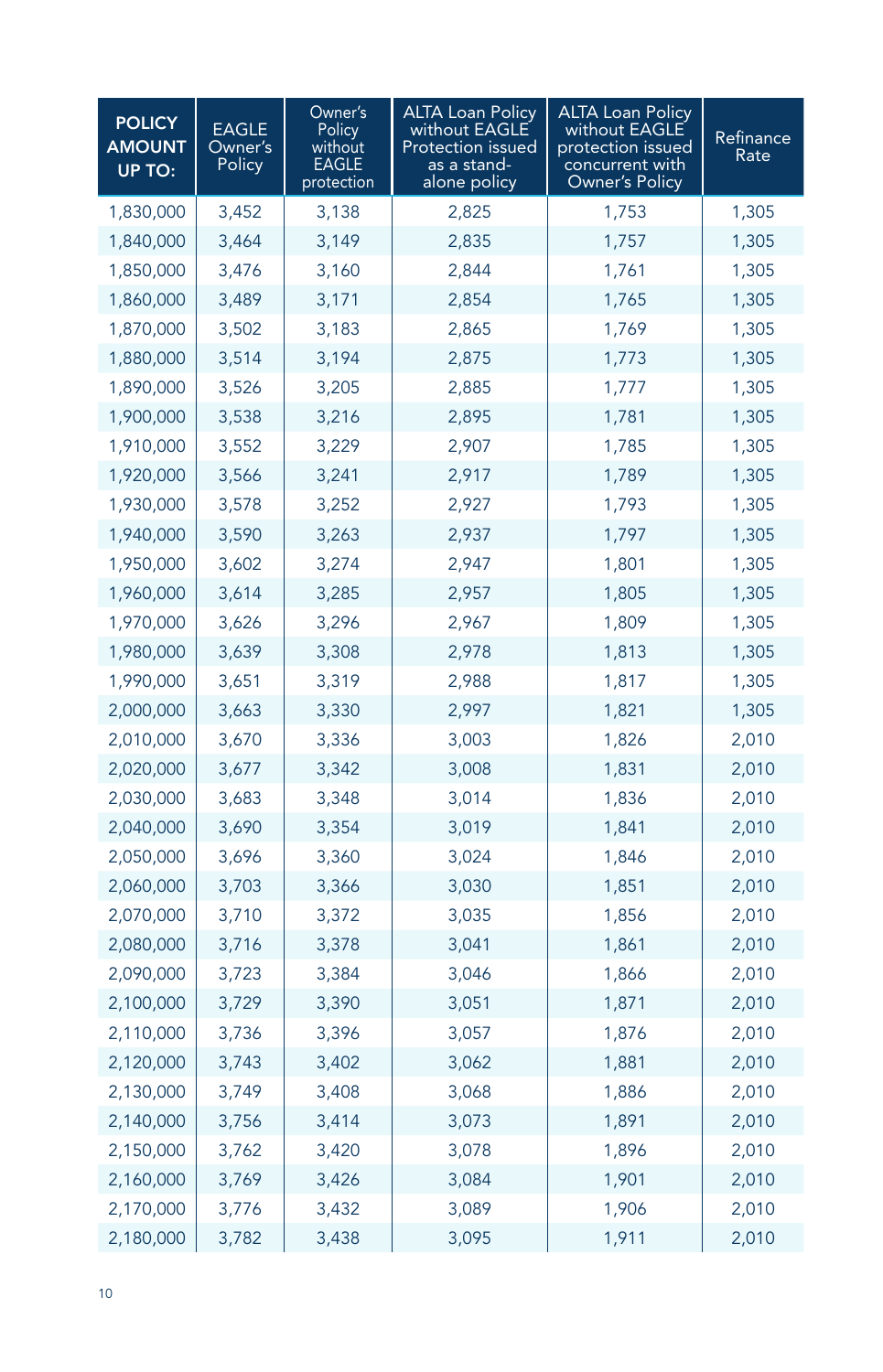| <b>POLICY</b><br><b>AMOUNT</b><br>UP TO: | <b>EAGLE</b><br>Owner's<br>Policy | Owner's<br>Policy<br>without<br>EAGLE<br>protection | <b>ALTA Loan Policy</b><br>without EAGLE<br>Protection issued<br>as a stand-<br>alone policy | <b>ALTA Loan Policy</b><br>without EAGLE<br>protection issued<br>concurrent with<br>Owner's Policy | Refinance<br>Rate |
|------------------------------------------|-----------------------------------|-----------------------------------------------------|----------------------------------------------------------------------------------------------|----------------------------------------------------------------------------------------------------|-------------------|
| 2,190,000                                | 3,789                             | 3,444                                               | 3,100                                                                                        | 1,916                                                                                              | 2,010             |
| 2,200,000                                | 3,795                             | 3,450                                               | 3,105                                                                                        | 1,921                                                                                              | 2,010             |
| 2,210,000                                | 3,802                             | 3,456                                               | 3,111                                                                                        | 1,926                                                                                              | 2,010             |
| 2,220,000                                | 3,809                             | 3,462                                               | 3,116                                                                                        | 1,931                                                                                              | 2,010             |
| 2,230,000                                | 3,815                             | 3,468                                               | 3,122                                                                                        | 1,936                                                                                              | 2,010             |
| 2,240,000                                | 3,822                             | 3,474                                               | 3,127                                                                                        | 1,941                                                                                              | 2,010             |
| 2,250,000                                | 3,828                             | 3,480                                               | 3,132                                                                                        | 1,946                                                                                              | 2,010             |
| 2,260,000                                | 3,835                             | 3,486                                               | 3,138                                                                                        | 1,951                                                                                              | 2,010             |
| 2,270,000                                | 3,842                             | 3,492                                               | 3,143                                                                                        | 1,956                                                                                              | 2,010             |
| 2,280,000                                | 3,848                             | 3,498                                               | 3,149                                                                                        | 1,961                                                                                              | 2,010             |
| 2,290,000                                | 3,855                             | 3,504                                               | 3,154                                                                                        | 1,966                                                                                              | 2,010             |
| 2,300,000                                | 3,861                             | 3,510                                               | 3,159                                                                                        | 1,971                                                                                              | 2,010             |
| 2,310,000                                | 3,868                             | 3,516                                               | 3,165                                                                                        | 1,976                                                                                              | 2,010             |
| 2,320,000                                | 3,875                             | 3,522                                               | 3,170                                                                                        | 1,981                                                                                              | 2,010             |
| 2,330,000                                | 3,881                             | 3,528                                               | 3,176                                                                                        | 1,986                                                                                              | 2,010             |
| 2,340,000                                | 3,888                             | 3,534                                               | 3,181                                                                                        | 1,991                                                                                              | 2,010             |
| 2,350,000                                | 3,894                             | 3,540                                               | 3,186                                                                                        | 1,996                                                                                              | 2,010             |
| 2,360,000                                | 3,901                             | 3,546                                               | 3,192                                                                                        | 2,001                                                                                              | 2,010             |
| 2,370,000                                | 3,908                             | 3,552                                               | 3,197                                                                                        | 2,006                                                                                              | 2,010             |
| 2,380,000                                | 3,914                             | 3,558                                               | 3,203                                                                                        | 2,011                                                                                              | 2,010             |
| 2,390,000                                | 3,921                             | 3,564                                               | 3,208                                                                                        | 2,016                                                                                              | 2,010             |
| 2,400,000                                | 3,927                             | 3,570                                               | 3,213                                                                                        | 2,021                                                                                              | 2,010             |
| 2,410,000                                | 3,934                             | 3,576                                               | 3,219                                                                                        | 2,026                                                                                              | 2,010             |
| 2,420,000                                | 3,941                             | 3,582                                               | 3,224                                                                                        | 2,031                                                                                              | 2,010             |
| 2,430,000                                | 3,947                             | 3,588                                               | 3,230                                                                                        | 2,036                                                                                              | 2,010             |
| 2,440,000                                | 3,954                             | 3,594                                               | 3,235                                                                                        | 2,041                                                                                              | 2,010             |
| 2,450,000                                | 3,960                             | 3,600                                               | 3,240                                                                                        | 2,046                                                                                              | 2,010             |
| 2,460,000                                | 3,967                             | 3,606                                               | 3,246                                                                                        | 2,051                                                                                              | 2,010             |
| 2,470,000                                | 3,974                             | 3,612                                               | 3,251                                                                                        | 2,056                                                                                              | 2,010             |
| 2,480,000                                | 3,980                             | 3,618                                               | 3,257                                                                                        | 2,061                                                                                              | 2,010             |
| 2,490,000                                | 3,987                             | 3,624                                               | 3,262                                                                                        | 2,066                                                                                              | 2,010             |
| 2,500,000                                | 3,993                             | 3,630                                               | 3,267                                                                                        | 2,071                                                                                              | 2,010             |
| 2,510,000                                | 4,000                             | 3,636                                               | 3,273                                                                                        | 2,076                                                                                              | 2,010             |
| 2,520,000                                | 4,007                             | 3,642                                               | 3,278                                                                                        | 2,081                                                                                              | 2,010             |
| 2,530,000                                | 4,013                             | 3,648                                               | 3,284                                                                                        | 2,086                                                                                              | 2,010             |
| 2,540,000                                | 4,020                             | 3,654                                               | 3,289                                                                                        | 2,091                                                                                              | 2,010             |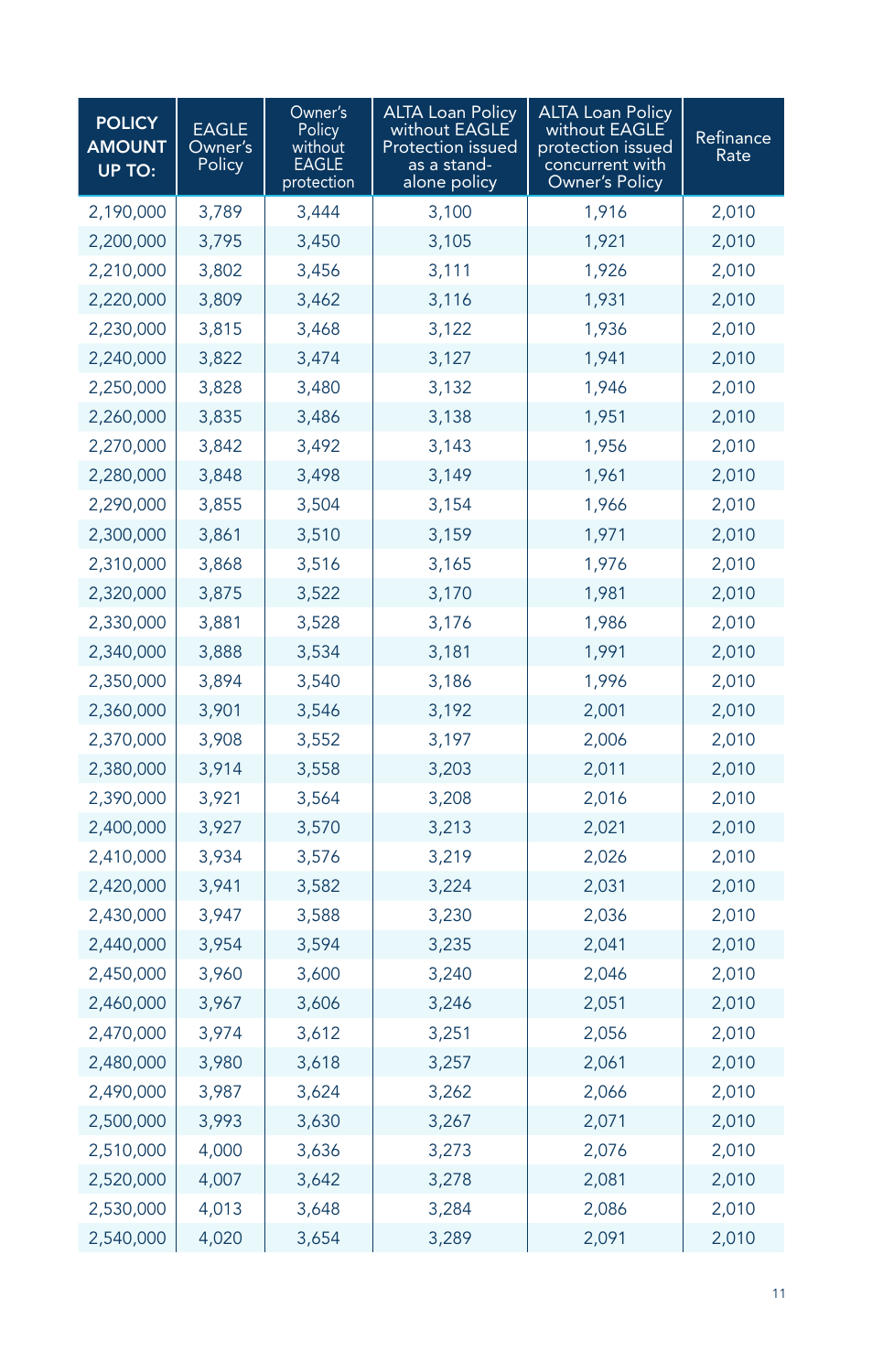| <b>POLICY</b><br><b>AMOUNT</b><br>UP TO: | <b>EAGLE</b><br>Owner's<br>Policy | Owner's<br>Policy<br>without<br>EAGLE<br>protection | <b>ALTA Loan Policy</b><br>without EAGLE<br>Protection issued<br>as a stand-<br>alone policy | <b>ALTA Loan Policy</b><br>without EAGLE<br>protection issued<br>concurrent with<br>Owner's Policy | Refinance<br>Rate |
|------------------------------------------|-----------------------------------|-----------------------------------------------------|----------------------------------------------------------------------------------------------|----------------------------------------------------------------------------------------------------|-------------------|
| 2,550,000                                | 4,026                             | 3,660                                               | 3,294                                                                                        | 2,096                                                                                              | 2,010             |
| 2,560,000                                | 4,033                             | 3,666                                               | 3,300                                                                                        | 2,101                                                                                              | 2,010             |
| 2,570,000                                | 4,040                             | 3,672                                               | 3,305                                                                                        | 2,106                                                                                              | 2,010             |
| 2,580,000                                | 4,046                             | 3,678                                               | 3,311                                                                                        | 2,111                                                                                              | 2,010             |
| 2,590,000                                | 4,053                             | 3,684                                               | 3,316                                                                                        | 2,116                                                                                              | 2,010             |
| 2,600,000                                | 4,059                             | 3,690                                               | 3,321                                                                                        | 2,121                                                                                              | 2,010             |
| 2,610,000                                | 4,066                             | 3,696                                               | 3,327                                                                                        | 2,126                                                                                              | 2,010             |
| 2,620,000                                | 4,073                             | 3,702                                               | 3,332                                                                                        | 2,131                                                                                              | 2,010             |
| 2,630,000                                | 4,079                             | 3,708                                               | 3,338                                                                                        | 2,136                                                                                              | 2,010             |
| 2,640,000                                | 4,086                             | 3,714                                               | 3,343                                                                                        | 2,141                                                                                              | 2,010             |
| 2,650,000                                | 4,092                             | 3,720                                               | 3,348                                                                                        | 2,146                                                                                              | 2,010             |
| 2,660,000                                | 4,099                             | 3,726                                               | 3,354                                                                                        | 2,151                                                                                              | 2,010             |
| 2,670,000                                | 4,106                             | 3,732                                               | 3,359                                                                                        | 2,156                                                                                              | 2,010             |
| 2,680,000                                | 4,112                             | 3,738                                               | 3,365                                                                                        | 2,161                                                                                              | 2,010             |
| 2,690,000                                | 4,119                             | 3,744                                               | 3,370                                                                                        | 2,166                                                                                              | 2,010             |
| 2,700,000                                | 4,125                             | 3,750                                               | 3,375                                                                                        | 2,171                                                                                              | 2,010             |
| 2,710,000                                | 4,132                             | 3,756                                               | 3,381                                                                                        | 2,176                                                                                              | 2,010             |
| 2,720,000                                | 4,139                             | 3,762                                               | 3,386                                                                                        | 2,181                                                                                              | 2,010             |
| 2,730,000                                | 4,145                             | 3,768                                               | 3,392                                                                                        | 2,186                                                                                              | 2,010             |
| 2,740,000                                | 4,152                             | 3,774                                               | 3,397                                                                                        | 2,191                                                                                              | 2,010             |
| 2,750,000                                | 4,158                             | 3,780                                               | 3,402                                                                                        | 2,196                                                                                              | 2,010             |
| 2,760,000                                | 4,165                             | 3,786                                               | 3,408                                                                                        | 2,201                                                                                              | 2,010             |
| 2,770,000                                | 4,172                             | 3,792                                               | 3,413                                                                                        | 2,206                                                                                              | 2,010             |
| 2,780,000                                | 4,178                             | 3,798                                               | 3,419                                                                                        | 2,211                                                                                              | 2,010             |
| 2,790,000                                | 4,185                             | 3,804                                               | 3,424                                                                                        | 2,216                                                                                              | 2,010             |
| 2,800,000                                | 4,191                             | 3,810                                               | 3,429                                                                                        | 2,221                                                                                              | 2,010             |
| 2,810,000                                | 4,198                             | 3,816                                               | 3,435                                                                                        | 2,226                                                                                              | 2,010             |
| 2,820,000                                | 4,205                             | 3,822                                               | 3,440                                                                                        | 2,231                                                                                              | 2,010             |
| 2,830,000                                | 4,211                             | 3,828                                               | 3,446                                                                                        | 2,236                                                                                              | 2,010             |
| 2,840,000                                | 4,218                             | 3,834                                               | 3,451                                                                                        | 2,241                                                                                              | 2,010             |
| 2,850,000                                | 4,224                             | 3,840                                               | 3,456                                                                                        | 2,246                                                                                              | 2,010             |
| 2,860,000                                | 4,231                             | 3,846                                               | 3,462                                                                                        | 2,251                                                                                              | 2,010             |
| 2,870,000                                | 4,238                             | 3,852                                               | 3,467                                                                                        | 2,256                                                                                              | 2,010             |
| 2,880,000                                | 4,244                             | 3,858                                               | 3,473                                                                                        | 2,261                                                                                              | 2,010             |
| 2,890,000                                | 4,251                             | 3,864                                               | 3,478                                                                                        | 2,266                                                                                              | 2,010             |
| 2,900,000                                | 4,257                             | 3,870                                               | 3,483                                                                                        | 2,271                                                                                              | 2,010             |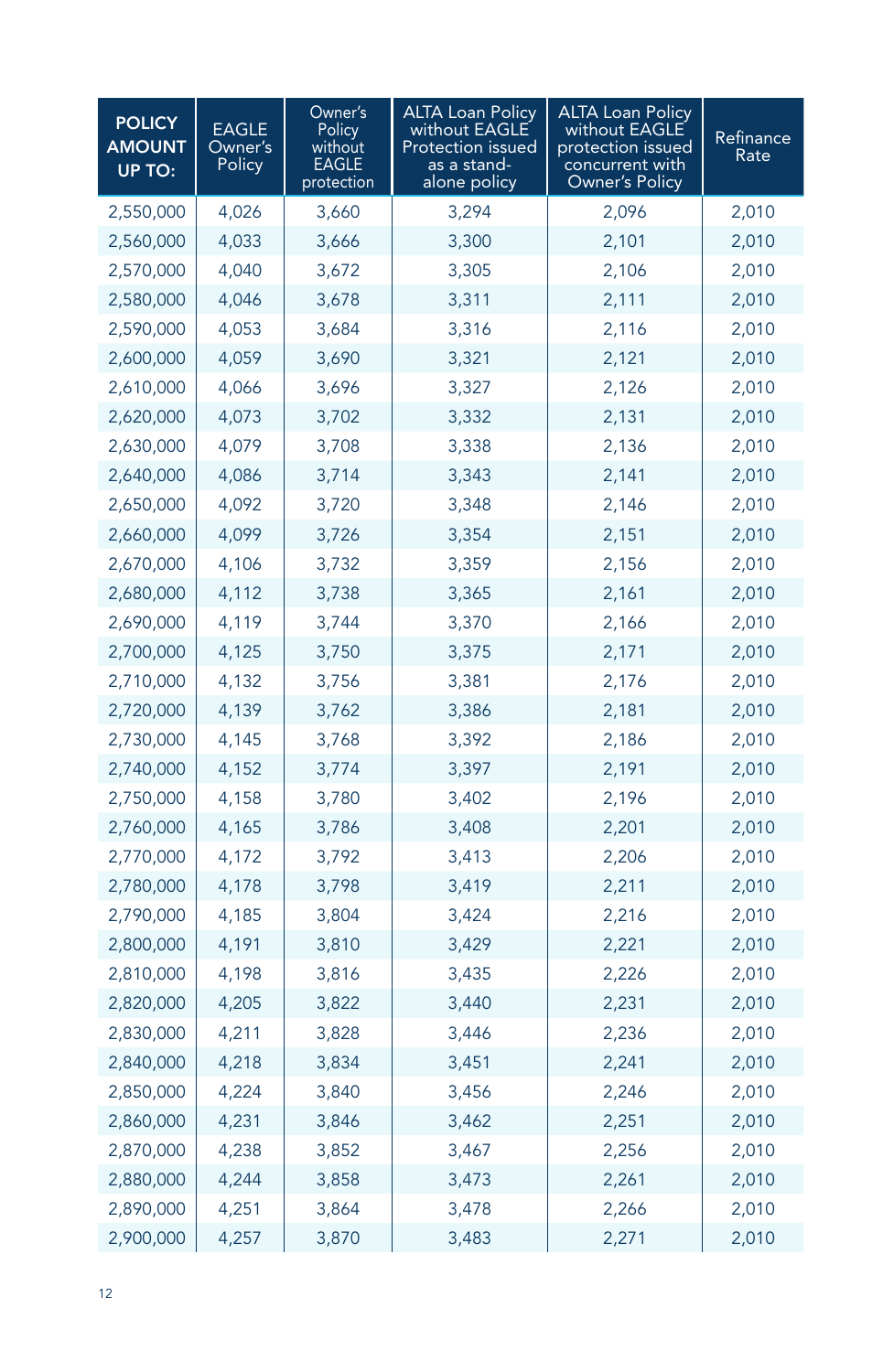| <b>POLICY</b><br><b>AMOUNT</b><br><b>UP TO:</b> | <b>EAGLE</b><br>Owner's<br>Policy | Owner's<br>Policy<br>without<br>EAGLE<br>protection | <b>ALTA Loan Policy</b><br>without EAGLE<br>Protection issued<br>as a stand-<br>alone policy | <b>ALTA Loan Policy</b><br>without EAGLE<br>protection issued<br>concurrent with<br>Owner's Policy | Refinance<br>Rate |
|-------------------------------------------------|-----------------------------------|-----------------------------------------------------|----------------------------------------------------------------------------------------------|----------------------------------------------------------------------------------------------------|-------------------|
| 2,910,000                                       | 4,264                             | 3,876                                               | 3,489                                                                                        | 2,276                                                                                              | 2,010             |
| 2,920,000                                       | 4,271                             | 3,882                                               | 3,494                                                                                        | 2,281                                                                                              | 2,010             |
| 2,930,000                                       | 4,277                             | 3,888                                               | 3,500                                                                                        | 2,286                                                                                              | 2,010             |
| 2,940,000                                       | 4,284                             | 3,894                                               | 3,505                                                                                        | 2,291                                                                                              | 2,010             |
| 2,950,000                                       | 4,290                             | 3,900                                               | 3,510                                                                                        | 2,296                                                                                              | 2,010             |
| 2,960,000                                       | 4,297                             | 3,906                                               | 3,516                                                                                        | 2,301                                                                                              | 2,010             |
| 2,970,000                                       | 4,304                             | 3,912                                               | 3,521                                                                                        | 2,306                                                                                              | 2,010             |
| 2,980,000                                       | 4,310                             | 3,918                                               | 3,527                                                                                        | 2,311                                                                                              | 2,010             |
| 2,990,000                                       | 4,317                             | 3,924                                               | 3,532                                                                                        | 2,316                                                                                              | 2,010             |
| 3,000,000                                       | 4,323                             | 3,930                                               | 3,537                                                                                        | 2,321                                                                                              | 2,010             |
| 3,010,000                                       | 4,329                             | 3,935                                               | 3,542                                                                                        | 2,325                                                                                              | 2,715             |
| 3,020,000                                       | 4,334                             | 3,940                                               | 3,546                                                                                        | 2,329                                                                                              | 2,715             |
| 3,030,000                                       | 4,340                             | 3,945                                               | 3,551                                                                                        | 2,333                                                                                              | 2,715             |
| 3,040,000                                       | 4,345                             | 3,950                                               | 3,555                                                                                        | 2,337                                                                                              | 2,715             |
| 3,050,000                                       | 4,351                             | 3,955                                               | 3,560                                                                                        | 2,341                                                                                              | 2,715             |
| 3,060,000                                       | 4,356                             | 3,960                                               | 3,564                                                                                        | 2,345                                                                                              | 2,715             |
| 3,070,000                                       | 4,362                             | 3,965                                               | 3,569                                                                                        | 2,349                                                                                              | 2,715             |
| 3,080,000                                       | 4,367                             | 3,970                                               | 3,573                                                                                        | 2,353                                                                                              | 2,715             |
| 3,090,000                                       | 4,373                             | 3,975                                               | 3,578                                                                                        | 2,357                                                                                              | 2,715             |
| 3,100,000                                       | 4,378                             | 3,980                                               | 3,582                                                                                        | 2,361                                                                                              | 2,715             |
| 3,110,000                                       | 4,384                             | 3,985                                               | 3,587                                                                                        | 2,365                                                                                              | 2,715             |
| 3,120,000                                       | 4,389                             | 3,990                                               | 3,591                                                                                        | 2,369                                                                                              | 2,715             |
| 3,130,000                                       | 4,395                             | 3,995                                               | 3,596                                                                                        | 2,373                                                                                              | 2,715             |
| 3,140,000                                       | 4,400                             | 4,000                                               | 3,600                                                                                        | 2,377                                                                                              | 2,715             |
| 3,150,000                                       | 4,406                             | 4,005                                               | 3,605                                                                                        | 2,381                                                                                              | 2,715             |
| 3,160,000                                       | 4,411                             | 4,010                                               | 3,609                                                                                        | 2,385                                                                                              | 2,715             |
| 3,170,000                                       | 4,417                             | 4,015                                               | 3,614                                                                                        | 2,389                                                                                              | 2,715             |
| 3,180,000                                       | 4,422                             | 4,020                                               | 3,618                                                                                        | 2,393                                                                                              | 2,715             |
| 3,190,000                                       | 4,428                             | 4,025                                               | 3,623                                                                                        | 2,397                                                                                              | 2,715             |
| 3,200,000                                       | 4,433                             | 4,030                                               | 3,627                                                                                        | 2,401                                                                                              | 2,715             |
| 3,210,000                                       | 4,439                             | 4,035                                               | 3,632                                                                                        | 2,405                                                                                              | 2,715             |
| 3,220,000                                       | 4,444                             | 4,040                                               | 3,636                                                                                        | 2,409                                                                                              | 2,715             |
| 3,230,000                                       | 4,450                             | 4,045                                               | 3,641                                                                                        | 2,413                                                                                              | 2,715             |
| 3,240,000                                       | 4,455                             | 4,050                                               | 3,645                                                                                        | 2,417                                                                                              | 2,715             |
| 3,250,000                                       | 4,461                             | 4,055                                               | 3,650                                                                                        | 2,421                                                                                              | 2,715             |
| 3,260,000                                       | 4,466                             | 4,060                                               | 3,654                                                                                        | 2,425                                                                                              | 2,715             |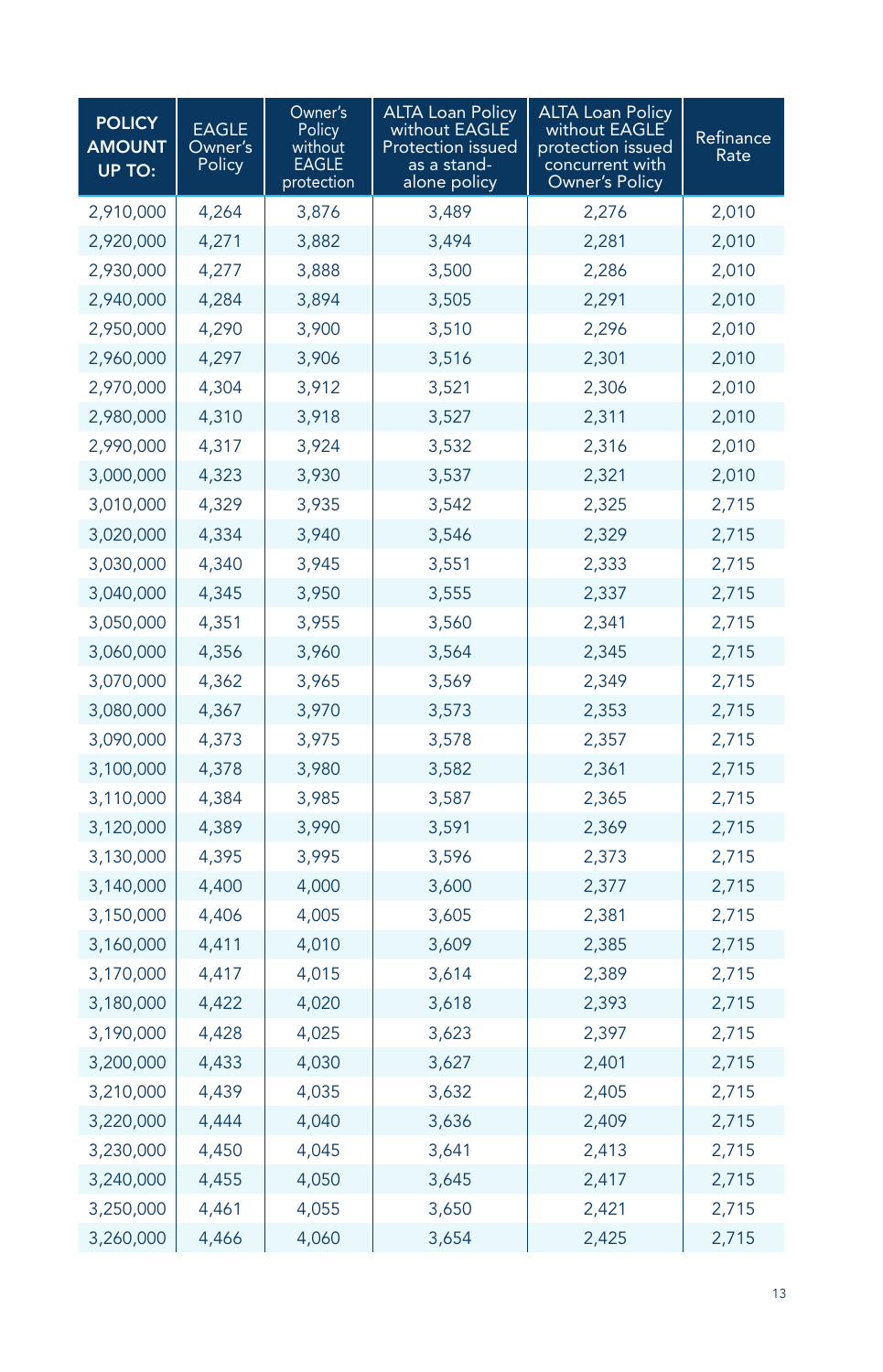| <b>POLICY</b><br><b>AMOUNT</b><br>UP TO: | <b>EAGLE</b><br>Owner's<br>Policy | Owner's<br>Policy<br>without<br>EAGLE<br>protection | <b>ALTA Loan Policy</b><br>without EAGLE<br><b>Protection issued</b><br>as a stand-<br>alone policy | <b>ALTA Loan Policy</b><br>without EAGLE<br>protection issued<br>concurrent with<br>Owner's Policy | Refinance<br>Rate |
|------------------------------------------|-----------------------------------|-----------------------------------------------------|-----------------------------------------------------------------------------------------------------|----------------------------------------------------------------------------------------------------|-------------------|
| 3,270,000                                | 4,472                             | 4,065                                               | 3,659                                                                                               | 2,429                                                                                              | 2,715             |
| 3,280,000                                | 4,477                             | 4,070                                               | 3,663                                                                                               | 2,433                                                                                              | 2,715             |
| 3,290,000                                | 4,483                             | 4,075                                               | 3,668                                                                                               | 2,437                                                                                              | 2,715             |
| 3,300,000                                | 4,488                             | 4,080                                               | 3,672                                                                                               | 2,441                                                                                              | 2,715             |
| 3,310,000                                | 4,494                             | 4,085                                               | 3,677                                                                                               | 2,445                                                                                              | 2,715             |
| 3,320,000                                | 4,499                             | 4,090                                               | 3,681                                                                                               | 2,449                                                                                              | 2,715             |
| 3,330,000                                | 4,505                             | 4,095                                               | 3,686                                                                                               | 2,453                                                                                              | 2,715             |
| 3,340,000                                | 4,510                             | 4,100                                               | 3,690                                                                                               | 2,457                                                                                              | 2,715             |
| 3,350,000                                | 4,516                             | 4,105                                               | 3,695                                                                                               | 2,461                                                                                              | 2,715             |
| 3,360,000                                | 4,521                             | 4,110                                               | 3,699                                                                                               | 2,465                                                                                              | 2,715             |
| 3,370,000                                | 4,527                             | 4,115                                               | 3,704                                                                                               | 2,469                                                                                              | 2,715             |
| 3,380,000                                | 4,532                             | 4,120                                               | 3,708                                                                                               | 2,473                                                                                              | 2,715             |
| 3,390,000                                | 4,538                             | 4,125                                               | 3,713                                                                                               | 2,477                                                                                              | 2,715             |
| 3,400,000                                | 4,543                             | 4,130                                               | 3,717                                                                                               | 2,481                                                                                              | 2,715             |
| 3,410,000                                | 4,549                             | 4,135                                               | 3,722                                                                                               | 2,485                                                                                              | 2,715             |
| 3,420,000                                | 4,554                             | 4,140                                               | 3,726                                                                                               | 2,489                                                                                              | 2,715             |
| 3,430,000                                | 4,560                             | 4,145                                               | 3,731                                                                                               | 2,493                                                                                              | 2,715             |
| 3,440,000                                | 4,565                             | 4,150                                               | 3,735                                                                                               | 2,497                                                                                              | 2,715             |
| 3,450,000                                | 4,571                             | 4,155                                               | 3,740                                                                                               | 2,501                                                                                              | 2,715             |
| 3,460,000                                | 4,576                             | 4,160                                               | 3,744                                                                                               | 2,505                                                                                              | 2,715             |
| 3,470,000                                | 4,582                             | 4,165                                               | 3,749                                                                                               | 2,509                                                                                              | 2,715             |
| 3,480,000                                | 4,587                             | 4,170                                               | 3,753                                                                                               | 2,513                                                                                              | 2,715             |
| 3,490,000                                | 4,593                             | 4,175                                               | 3,758                                                                                               | 2,517                                                                                              | 2,715             |
| 3,500,000                                | 4,598                             | 4,180                                               | 3,762                                                                                               | 2,521                                                                                              | 2,715             |
| 3,510,000                                | 4,604                             | 4,185                                               | 3,767                                                                                               | 2,525                                                                                              | 2,715             |
| 3,520,000                                | 4,609                             | 4,190                                               | 3,771                                                                                               | 2,529                                                                                              | 2,715             |
| 3,530,000                                | 4,615                             | 4,195                                               | 3,776                                                                                               | 2,533                                                                                              | 2,715             |
| 3,540,000                                | 4,620                             | 4,200                                               | 3,780                                                                                               | 2,537                                                                                              | 2,715             |
| 3,550,000                                | 4,626                             | 4,205                                               | 3,785                                                                                               | 2,541                                                                                              | 2,715             |
| 3,560,000                                | 4,631                             | 4,210                                               | 3,789                                                                                               | 2,545                                                                                              | 2,715             |
| 3,570,000                                | 4,637                             | 4,215                                               | 3,794                                                                                               | 2,549                                                                                              | 2,715             |
| 3,580,000                                | 4,642                             | 4,220                                               | 3,798                                                                                               | 2,553                                                                                              | 2,715             |
| 3,590,000                                | 4,648                             | 4,225                                               | 3,803                                                                                               | 2,557                                                                                              | 2,715             |
| 3,600,000                                | 4,653                             | 4,230                                               | 3,807                                                                                               | 2,561                                                                                              | 2,715             |
| 3,610,000                                | 4,659                             | 4,235                                               | 3,812                                                                                               | 2,565                                                                                              | 2,715             |
| 3,620,000                                | 4,664                             | 4,240                                               | 3,816                                                                                               | 2,569                                                                                              | 2,715             |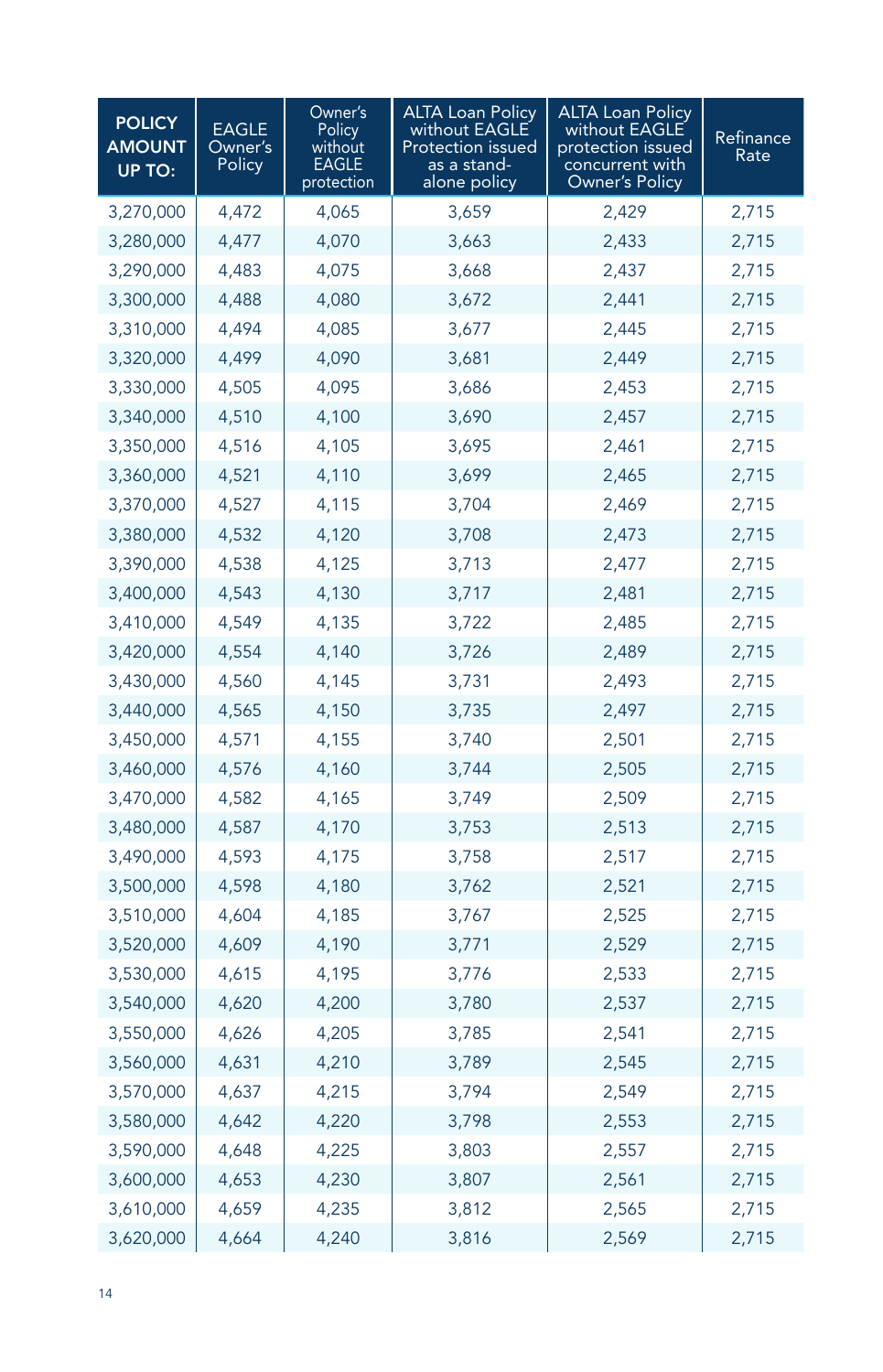| <b>POLICY</b><br><b>AMOUNT</b><br><b>UP TO:</b> | <b>EAGLE</b><br>Owner's<br>Policy | Owner's<br>Policy<br>without<br>EAGLE<br>protection | <b>ALTA Loan Policy</b><br>without EAGLE<br>Protection issued<br>as a stand-<br>alone policy | <b>ALTA Loan Policy</b><br>without EAGLE<br>protection issued<br>concurrent with<br>Owner's Policy | Refinance<br>Rate |
|-------------------------------------------------|-----------------------------------|-----------------------------------------------------|----------------------------------------------------------------------------------------------|----------------------------------------------------------------------------------------------------|-------------------|
| 3,630,000                                       | 4,670                             | 4,245                                               | 3,821                                                                                        | 2,573                                                                                              | 2,715             |
| 3,640,000                                       | 4,675                             | 4,250                                               | 3,825                                                                                        | 2,577                                                                                              | 2,715             |
| 3,650,000                                       | 4,681                             | 4,255                                               | 3,830                                                                                        | 2,581                                                                                              | 2,715             |
| 3,660,000                                       | 4,686                             | 4,260                                               | 3,834                                                                                        | 2,585                                                                                              | 2,715             |
| 3,670,000                                       | 4,692                             | 4,265                                               | 3,839                                                                                        | 2,589                                                                                              | 2,715             |
| 3,680,000                                       | 4,697                             | 4,270                                               | 3,843                                                                                        | 2,593                                                                                              | 2,715             |
| 3,690,000                                       | 4,703                             | 4,275                                               | 3,848                                                                                        | 2,597                                                                                              | 2,715             |
| 3,700,000                                       | 4,708                             | 4,280                                               | 3,852                                                                                        | 2,601                                                                                              | 2,715             |
| 3,710,000                                       | 4,714                             | 4,285                                               | 3,857                                                                                        | 2,605                                                                                              | 2,715             |
| 3,720,000                                       | 4,719                             | 4,290                                               | 3,861                                                                                        | 2,609                                                                                              | 2,715             |
| 3,730,000                                       | 4,725                             | 4,295                                               | 3,866                                                                                        | 2,613                                                                                              | 2,715             |
| 3,740,000                                       | 4,730                             | 4,300                                               | 3,870                                                                                        | 2,617                                                                                              | 2,715             |
| 3,750,000                                       | 4,736                             | 4,305                                               | 3,875                                                                                        | 2,621                                                                                              | 2,715             |
| 3,760,000                                       | 4,741                             | 4,310                                               | 3,879                                                                                        | 2,625                                                                                              | 2,715             |
| 3,770,000                                       | 4,747                             | 4,315                                               | 3,884                                                                                        | 2,629                                                                                              | 2,715             |
| 3,780,000                                       | 4,752                             | 4,320                                               | 3,888                                                                                        | 2,633                                                                                              | 2,715             |
| 3,790,000                                       | 4,758                             | 4,325                                               | 3,893                                                                                        | 2,637                                                                                              | 2,715             |
| 3,800,000                                       | 4,763                             | 4,330                                               | 3,897                                                                                        | 2,641                                                                                              | 2,715             |
| 3,810,000                                       | 4,769                             | 4,335                                               | 3,902                                                                                        | 2,645                                                                                              | 2,715             |
| 3,820,000                                       | 4,774                             | 4,340                                               | 3,906                                                                                        | 2,649                                                                                              | 2,715             |
| 3,830,000                                       | 4,780                             | 4,345                                               | 3,911                                                                                        | 2,653                                                                                              | 2,715             |
| 3,840,000                                       | 4,785                             | 4,350                                               | 3,915                                                                                        | 2,657                                                                                              | 2,715             |
| 3,850,000                                       | 4,791                             | 4,355                                               | 3,920                                                                                        | 2,661                                                                                              | 2,715             |
| 3,860,000                                       | 4,796                             | 4,360                                               | 3,924                                                                                        | 2,665                                                                                              | 2,715             |
| 3,870,000                                       | 4,802                             | 4,365                                               | 3,929                                                                                        | 2,669                                                                                              | 2,715             |
| 3,880,000                                       | 4,807                             | 4,370                                               | 3,933                                                                                        | 2,673                                                                                              | 2,715             |
| 3,890,000                                       | 4,813                             | 4,375                                               | 3,938                                                                                        | 2,677                                                                                              | 2,715             |
| 3,900,000                                       | 4,818                             | 4,380                                               | 3,942                                                                                        | 2,681                                                                                              | 2,715             |
| 3,910,000                                       | 4,824                             | 4,385                                               | 3,947                                                                                        | 2,685                                                                                              | 2,715             |
| 3,920,000                                       | 4,829                             | 4,390                                               | 3,951                                                                                        | 2,689                                                                                              | 2,715             |
| 3,930,000                                       | 4,835                             | 4,395                                               | 3,956                                                                                        | 2,693                                                                                              | 2,715             |
| 3,940,000                                       | 4,840                             | 4,400                                               | 3,960                                                                                        | 2,697                                                                                              | 2,715             |
| 3,950,000                                       | 4,846                             | 4,405                                               | 3,965                                                                                        | 2,701                                                                                              | 2,715             |
| 3,960,000                                       | 4,851                             | 4,410                                               | 3,969                                                                                        | 2,705                                                                                              | 2,715             |
| 3,970,000                                       | 4,857                             | 4,415                                               | 3,974                                                                                        | 2,709                                                                                              | 2,715             |
| 3,980,000                                       | 4,862                             | 4,420                                               | 3,978                                                                                        | 2,713                                                                                              | 2,715             |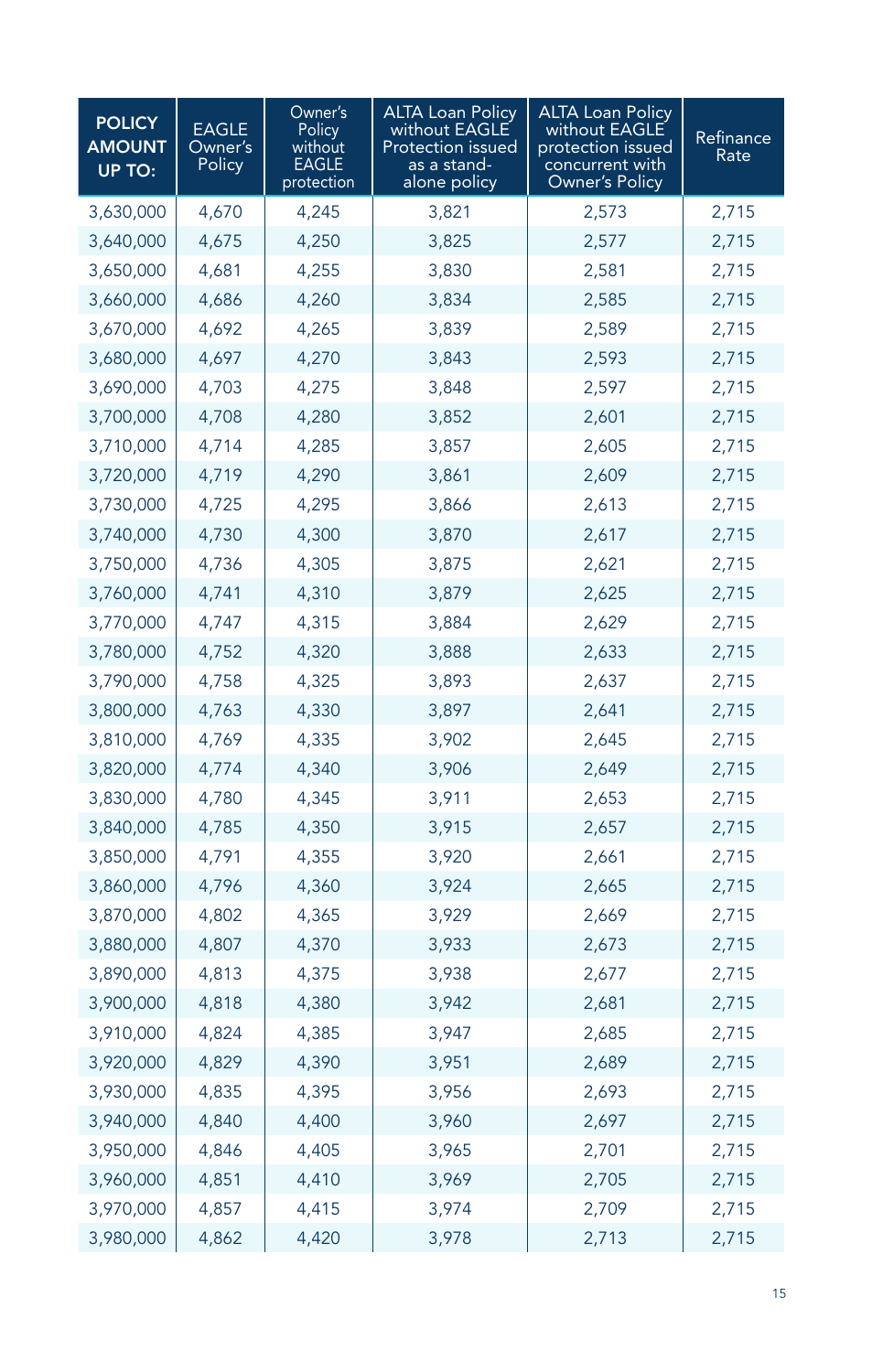| <b>POLICY</b><br><b>AMOUNT</b><br>UP TO: | <b>EAGLE</b><br>Owner's<br>Policy | Owner's<br>Policy<br>without<br><b>EAGLE</b><br>protection | <b>ALTA Loan Policy</b><br>without EAGLE<br>Protection issued<br>as a stand-<br>alone policy | <b>ALTA Loan Policy</b><br>without EAGLE<br>protection issued<br>concurrent with<br>Owner's Policy | Refinance<br>Rate |
|------------------------------------------|-----------------------------------|------------------------------------------------------------|----------------------------------------------------------------------------------------------|----------------------------------------------------------------------------------------------------|-------------------|
| 3,990,000                                | 4,868                             | 4,425                                                      | 3,983                                                                                        | 2,717                                                                                              | 2,715             |
| 4,000,000                                | 4,873                             | 4,430                                                      | 3,987                                                                                        | 2,721                                                                                              | 2,715             |
| 4,010,000                                | 4,879                             | 4,435                                                      | 3,992                                                                                        | 2,725                                                                                              | 3,595             |
| 4,020,000                                | 4,884                             | 4,440                                                      | 3,996                                                                                        | 2,729                                                                                              | 3,595             |
| 4,030,000                                | 4,890                             | 4,445                                                      | 4,001                                                                                        | 2,733                                                                                              | 3,595             |
| 4,040,000                                | 4,895                             | 4,450                                                      | 4,005                                                                                        | 2,737                                                                                              | 3,595             |
| 4,050,000                                | 4,901                             | 4,455                                                      | 4,010                                                                                        | 2,741                                                                                              | 3,595             |
| 4,060,000                                | 4,906                             | 4,460                                                      | 4,014                                                                                        | 2,745                                                                                              | 3,595             |
| 4,070,000                                | 4,912                             | 4,465                                                      | 4,019                                                                                        | 2,749                                                                                              | 3,595             |
| 4,080,000                                | 4,917                             | 4,470                                                      | 4,023                                                                                        | 2,753                                                                                              | 3,595             |
| 4,090,000                                | 4,923                             | 4,475                                                      | 4,028                                                                                        | 2,757                                                                                              | 3,595             |
| 4,100,000                                | 4,928                             | 4,480                                                      | 4,032                                                                                        | 2,761                                                                                              | 3,595             |
| 4,110,000                                | 4,934                             | 4,485                                                      | 4,037                                                                                        | 2,765                                                                                              | 3,595             |
| 4,120,000                                | 4,939                             | 4,490                                                      | 4,041                                                                                        | 2,769                                                                                              | 3,595             |
| 4,130,000                                | 4,945                             | 4,495                                                      | 4,046                                                                                        | 2,773                                                                                              | 3,595             |
| 4,140,000                                | 4,950                             | 4,500                                                      | 4,050                                                                                        | 2,777                                                                                              | 3,595             |
| 4,150,000                                | 4,956                             | 4,505                                                      | 4,055                                                                                        | 2,781                                                                                              | 3,595             |
| 4,160,000                                | 4,961                             | 4,510                                                      | 4,059                                                                                        | 2,785                                                                                              | 3,595             |
| 4,170,000                                | 4,967                             | 4,515                                                      | 4,064                                                                                        | 2,789                                                                                              | 3,595             |
| 4,180,000                                | 4,972                             | 4,520                                                      | 4,068                                                                                        | 2,793                                                                                              | 3,595             |
| 4,190,000                                | 4,978                             | 4,525                                                      | 4,073                                                                                        | 2,797                                                                                              | 3,595             |
| 4,200,000                                | 4,983                             | 4,530                                                      | 4,077                                                                                        | 2,801                                                                                              | 3,595             |
| 4,210,000                                | 4,989                             | 4,535                                                      | 4,082                                                                                        | 2,805                                                                                              | 3,595             |
| 4,220,000                                | 4,994                             | 4,540                                                      | 4,086                                                                                        | 2,809                                                                                              | 3,595             |
| 4,230,000                                | 5,000                             | 4,545                                                      | 4,091                                                                                        | 2,813                                                                                              | 3,595             |
| 4,240,000                                | 5,005                             | 4,550                                                      | 4,095                                                                                        | 2,817                                                                                              | 3,595             |
| 4,250,000                                | 5,011                             | 4,555                                                      | 4,100                                                                                        | 2,821                                                                                              | 3,595             |
| 4,260,000                                | 5,016                             | 4,560                                                      | 4,104                                                                                        | 2,825                                                                                              | 3,595             |
| 4,270,000                                | 5,022                             | 4,565                                                      | 4,109                                                                                        | 2,829                                                                                              | 3,595             |
| 4,280,000                                | 5,027                             | 4,570                                                      | 4,113                                                                                        | 2,833                                                                                              | 3,595             |
| 4,290,000                                | 5,033                             | 4,575                                                      | 4,118                                                                                        | 2,837                                                                                              | 3,595             |
| 4,300,000                                | 5,038                             | 4,580                                                      | 4,122                                                                                        | 2,841                                                                                              | 3,595             |
| 4,310,000                                | 5,044                             | 4,585                                                      | 4,127                                                                                        | 2,845                                                                                              | 3,595             |
| 4,320,000                                | 5,049                             | 4,590                                                      | 4,131                                                                                        | 2,849                                                                                              | 3,595             |
| 4,330,000                                | 5,055                             | 4,595                                                      | 4,136                                                                                        | 2,853                                                                                              | 3,595             |
| 4,340,000                                | 5,060                             | 4,600                                                      | 4,140                                                                                        | 2,857                                                                                              | 3,595             |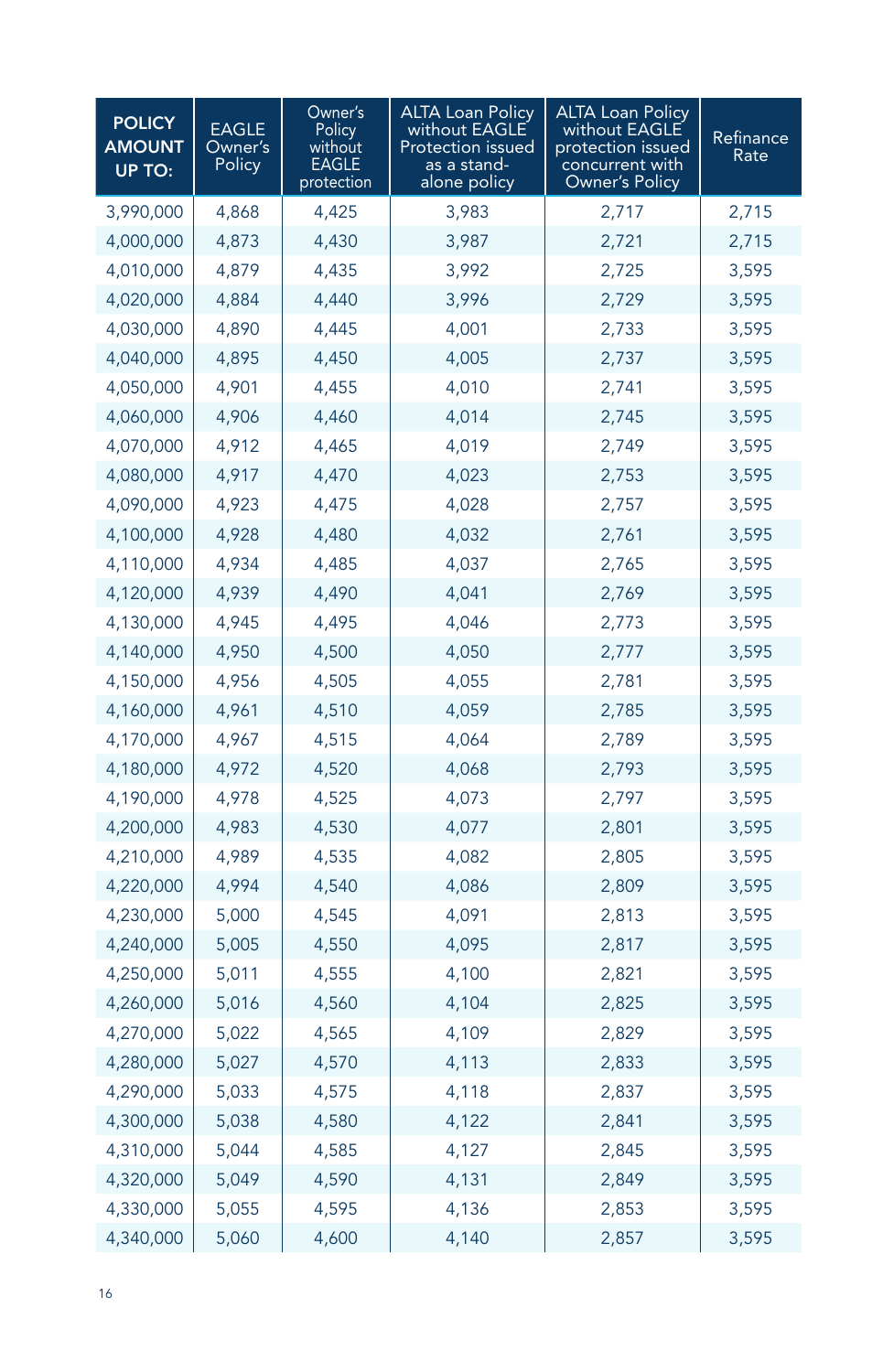| <b>POLICY</b><br><b>AMOUNT</b><br><b>UP TO:</b> | <b>EAGLE</b><br>Owner's<br>Policy | Owner's<br>Policy<br>without<br>EAGLE<br>protection | <b>ALTA Loan Policy</b><br>without EAGLE<br>Protection issued<br>as a stand-<br>alone policy | <b>ALTA Loan Policy</b><br>without EAGLE<br>protection issued<br>concurrent with<br>Owner's Policy | Refinance<br>Rate |
|-------------------------------------------------|-----------------------------------|-----------------------------------------------------|----------------------------------------------------------------------------------------------|----------------------------------------------------------------------------------------------------|-------------------|
| 4,350,000                                       | 5,066                             | 4,605                                               | 4,145                                                                                        | 2,861                                                                                              | 3,595             |
| 4,360,000                                       | 5,071                             | 4,610                                               | 4,149                                                                                        | 2,865                                                                                              | 3,595             |
| 4,370,000                                       | 5,077                             | 4,615                                               | 4,154                                                                                        | 2,869                                                                                              | 3,595             |
| 4,380,000                                       | 5,082                             | 4,620                                               | 4,158                                                                                        | 2,873                                                                                              | 3,595             |
| 4,390,000                                       | 5,088                             | 4,625                                               | 4,163                                                                                        | 2,877                                                                                              | 3,595             |
| 4,400,000                                       | 5,093                             | 4,630                                               | 4,167                                                                                        | 2,881                                                                                              | 3,595             |
| 4,410,000                                       | 5,099                             | 4,635                                               | 4,172                                                                                        | 2,885                                                                                              | 3,595             |
| 4,420,000                                       | 5,104                             | 4,640                                               | 4,176                                                                                        | 2,889                                                                                              | 3,595             |
| 4,430,000                                       | 5,110                             | 4,645                                               | 4,181                                                                                        | 2,893                                                                                              | 3,595             |
| 4,440,000                                       | 5,115                             | 4,650                                               | 4,185                                                                                        | 2,897                                                                                              | 3,595             |
| 4,450,000                                       | 5,121                             | 4,655                                               | 4,190                                                                                        | 2,901                                                                                              | 3,595             |
| 4,460,000                                       | 5,126                             | 4,660                                               | 4,194                                                                                        | 2,905                                                                                              | 3,595             |
| 4,470,000                                       | 5,132                             | 4,665                                               | 4,199                                                                                        | 2,909                                                                                              | 3,595             |
| 4,480,000                                       | 5,137                             | 4,670                                               | 4,203                                                                                        | 2,913                                                                                              | 3,595             |
| 4,490,000                                       | 5,143                             | 4,675                                               | 4,208                                                                                        | 2,917                                                                                              | 3,595             |
| 4,500,000                                       | 5,148                             | 4,680                                               | 4,212                                                                                        | 2,921                                                                                              | 3,595             |
| 4,510,000                                       | 5,154                             | 4,685                                               | 4,217                                                                                        | 2,925                                                                                              | 3,595             |
| 4,520,000                                       | 5,159                             | 4,690                                               | 4,221                                                                                        | 2,929                                                                                              | 3,595             |
| 4,530,000                                       | 5,165                             | 4,695                                               | 4,226                                                                                        | 2,933                                                                                              | 3,595             |
| 4,540,000                                       | 5,170                             | 4,700                                               | 4,230                                                                                        | 2,937                                                                                              | 3,595             |
| 4,550,000                                       | 5,176                             | 4,705                                               | 4,235                                                                                        | 2,941                                                                                              | 3,595             |
| 4,560,000                                       | 5,181                             | 4,710                                               | 4,239                                                                                        | 2,945                                                                                              | 3,595             |
| 4,570,000                                       | 5,187                             | 4,715                                               | 4,244                                                                                        | 2,949                                                                                              | 3,595             |
| 4,580,000                                       | 5,192                             | 4,720                                               | 4,248                                                                                        | 2,953                                                                                              | 3,595             |
| 4,590,000                                       | 5,198                             | 4,725                                               | 4,253                                                                                        | 2,957                                                                                              | 3,595             |
| 4,600,000                                       | 5,203                             | 4,730                                               | 4,257                                                                                        | 2,961                                                                                              | 3,595             |
| 4,610,000                                       | 5,209                             | 4,735                                               | 4,262                                                                                        | 2,965                                                                                              | 3,595             |
| 4,620,000                                       | 5,214                             | 4,740                                               | 4,266                                                                                        | 2,969                                                                                              | 3,595             |
| 4,630,000                                       | 5,220                             | 4,745                                               | 4,271                                                                                        | 2,973                                                                                              | 3,595             |
| 4,640,000                                       | 5,225                             | 4,750                                               | 4,275                                                                                        | 2,977                                                                                              | 3,595             |
| 4,650,000                                       | 5,231                             | 4,755                                               | 4,280                                                                                        | 2,981                                                                                              | 3,595             |
| 4,660,000                                       | 5,236                             | 4,760                                               | 4,284                                                                                        | 2,985                                                                                              | 3,595             |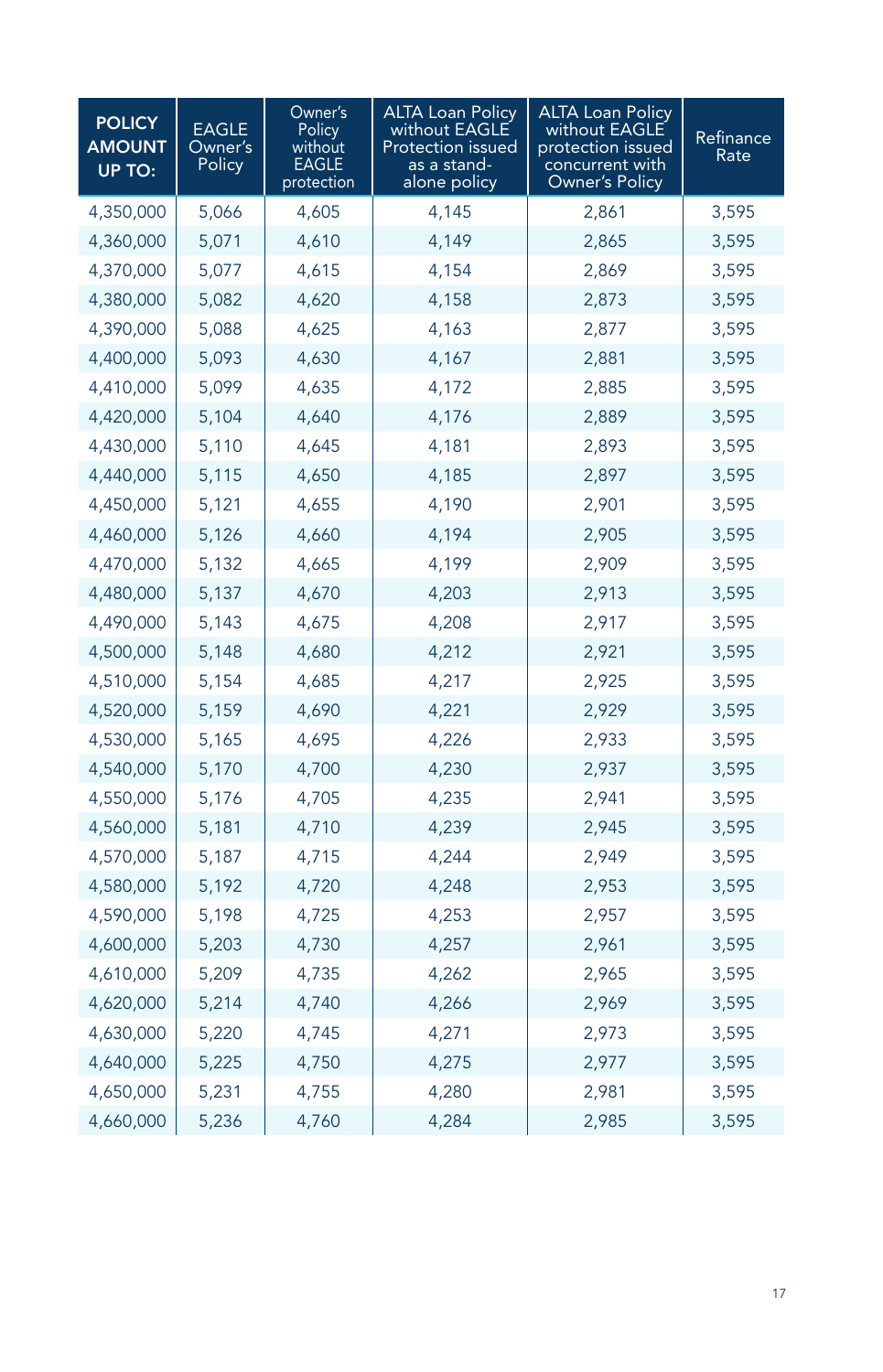| <b>POLICY</b><br><b>AMOUNT</b><br><b>UP TO:</b> | <b>EAGLE</b><br>Owner's<br>Policy | Owner's<br>Policy<br>without<br>EAGLE<br>protection | <b>ALTA Loan Policy</b><br>without EAGLE<br><b>Protection issued</b><br>as a stand-<br>alone policy | <b>ALTA Loan Policy</b><br>without EAGLE<br>protection issued<br>concurrent with<br><b>Owner's Policy</b> | Refinance<br>Rate |
|-------------------------------------------------|-----------------------------------|-----------------------------------------------------|-----------------------------------------------------------------------------------------------------|-----------------------------------------------------------------------------------------------------------|-------------------|
| 4,670,000                                       | 5,242                             | 4,765                                               | 4,289                                                                                               | 2,989                                                                                                     | 3,595             |
| 4,680,000                                       | 5,247                             | 4,770                                               | 4,293                                                                                               | 2,993                                                                                                     | 3,595             |
| 4,690,000                                       | 5,253                             | 4,775                                               | 4,298                                                                                               | 2,997                                                                                                     | 3,595             |
| 4,700,000                                       | 5,258                             | 4,780                                               | 4,302                                                                                               | 3,001                                                                                                     | 3,595             |
| 4,710,000                                       | 5,264                             | 4,785                                               | 4,307                                                                                               | 3,005                                                                                                     | 3,595             |
| 4,720,000                                       | 5,269                             | 4,790                                               | 4,311                                                                                               | 3,009                                                                                                     | 3,595             |
| 4,730,000                                       | 5,275                             | 4,795                                               | 4,316                                                                                               | 3,013                                                                                                     | 3,595             |
| 4,740,000                                       | 5,280                             | 4,800                                               | 4,320                                                                                               | 3,017                                                                                                     | 3,595             |
| 4,750,000                                       | 5,286                             | 4,805                                               | 4,325                                                                                               | 3,021                                                                                                     | 3,595             |
| 4,760,000                                       | 5,291                             | 4,810                                               | 4,329                                                                                               | 3,025                                                                                                     | 3,595             |
| 4,770,000                                       | 5,297                             | 4,815                                               | 4,334                                                                                               | 3,029                                                                                                     | 3,595             |
| 4,780,000                                       | 5,302                             | 4,820                                               | 4,338                                                                                               | 3,033                                                                                                     | 3,595             |
| 4,790,000                                       | 5,308                             | 4,825                                               | 4,343                                                                                               | 3,037                                                                                                     | 3,595             |
| 4,800,000                                       | 5,313                             | 4,830                                               | 4,347                                                                                               | 3,041                                                                                                     | 3,595             |
| 4,810,000                                       | 5,319                             | 4,835                                               | 4,352                                                                                               | 3,045                                                                                                     | 3,595             |
| 4,820,000                                       | 5,324                             | 4,840                                               | 4,356                                                                                               | 3,049                                                                                                     | 3,595             |
| 4,830,000                                       | 5,330                             | 4,845                                               | 4,361                                                                                               | 3,053                                                                                                     | 3,595             |
| 4,840,000                                       | 5,335                             | 4,850                                               | 4,365                                                                                               | 3,057                                                                                                     | 3,595             |
| 4,850,000                                       | 5,341                             | 4,855                                               | 4,370                                                                                               | 3,061                                                                                                     | 3,595             |
| 4,860,000                                       | 5,346                             | 4,860                                               | 4,374                                                                                               | 3,065                                                                                                     | 3,595             |
| 4,870,000                                       | 5,352                             | 4,865                                               | 4,379                                                                                               | 3,069                                                                                                     | 3,595             |
| 4,880,000                                       | 5,357                             | 4,870                                               | 4,383                                                                                               | 3,073                                                                                                     | 3,595             |
| 4,890,000                                       | 5,363                             | 4,875                                               | 4,388                                                                                               | 3,077                                                                                                     | 3,595             |
| 4,900,000                                       | 5,368                             | 4,880                                               | 4,392                                                                                               | 3,081                                                                                                     | 3,595             |
| 4,910,000                                       | 5,374                             | 4,885                                               | 4,397                                                                                               | 3,085                                                                                                     | 3,595             |
| 4,920,000                                       | 5,379                             | 4,890                                               | 4,401                                                                                               | 3,089                                                                                                     | 3,595             |
| 4,930,000                                       | 5,385                             | 4,895                                               | 4,406                                                                                               | 3,093                                                                                                     | 3,595             |
| 4,940,000                                       | 5,390                             | 4,900                                               | 4,410                                                                                               | 3,097                                                                                                     | 3,595             |
| 4,950,000                                       | 5,396                             | 4,905                                               | 4,415                                                                                               | 3,101                                                                                                     | 3,595             |
| 4,960,000                                       | 5,401                             | 4,910                                               | 4,419                                                                                               | 3,105                                                                                                     | 3,595             |
| 4,970,000                                       | 5,407                             | 4,915                                               | 4,424                                                                                               | 3,109                                                                                                     | 3,595             |
| 4,980,000                                       | 5,412                             | 4,920                                               | 4,428                                                                                               | 3,113                                                                                                     | 3,595             |
| 4,990,000                                       | 5,418                             | 4,925                                               | 4,433                                                                                               | 3,117                                                                                                     | 3,595             |
| 5,000,000                                       | 5,423                             | 4,930                                               | 4,437                                                                                               | 3,121                                                                                                     | 3,595             |